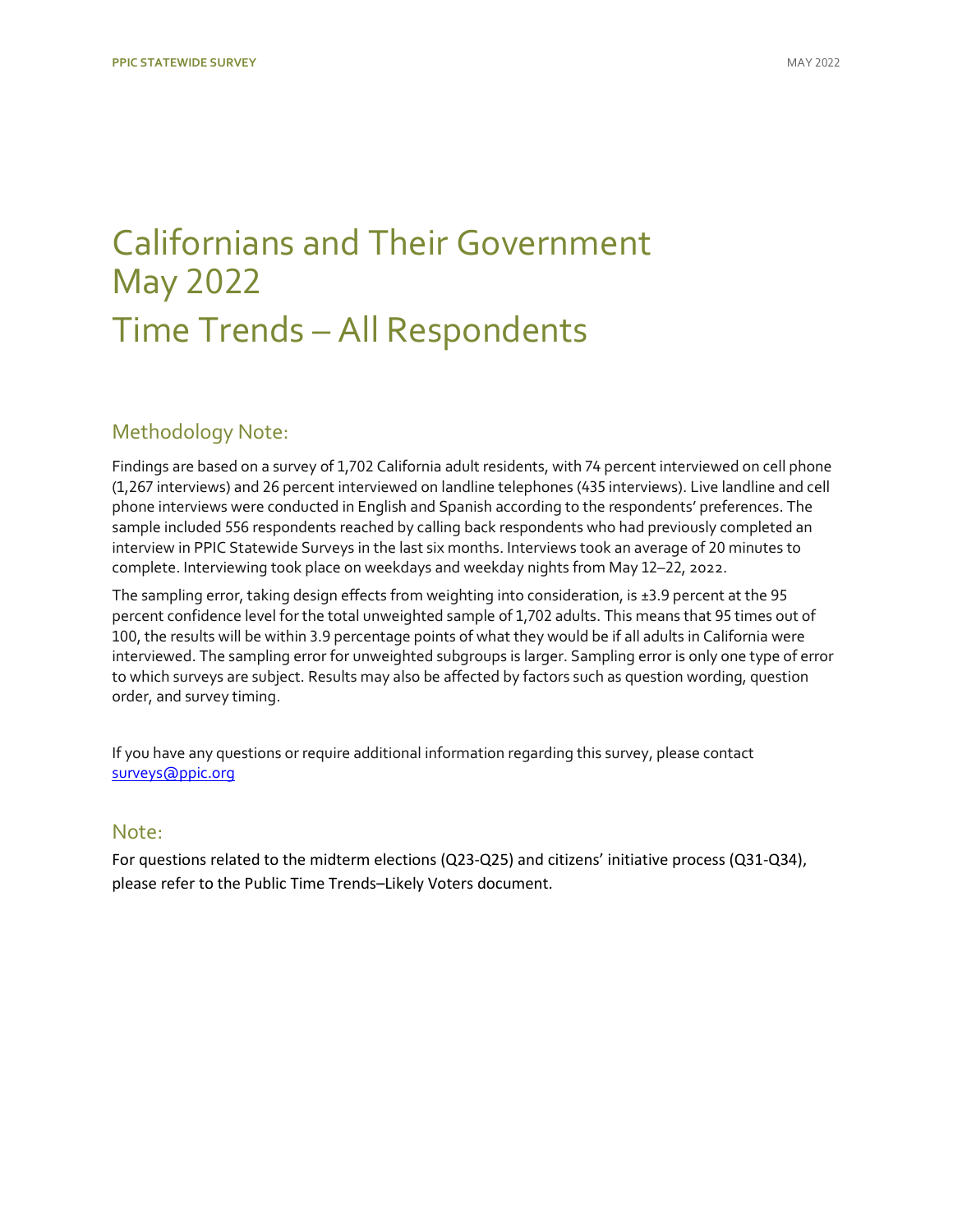|          | Q2. Overall, do you approve or disapprove of the way that Gavin<br>Newsom is handling his job as governor of California? |            |                                                      |                     |                 |  |
|----------|--------------------------------------------------------------------------------------------------------------------------|------------|------------------------------------------------------|---------------------|-----------------|--|
|          | approve                                                                                                                  | disapprove | (VOL) have not<br>heard enough to<br>have an opinion | (VOL) don't<br>know | Unweighted<br>n |  |
| May 2022 | 53%                                                                                                                      | 35%        | $0\%$                                                | 12%                 | 1689            |  |
| Mar 2022 | 56%                                                                                                                      | 35%        | 0%                                                   | 9%                  | 1666            |  |
| Feb 2022 | 56%                                                                                                                      | 34%        | 0%                                                   | 10%                 | 1631            |  |
| Sep 2021 | 53%                                                                                                                      | 39%        | 0%                                                   | 8%                  | 1692            |  |
| May 2021 | 55%                                                                                                                      | 35%        | 0%                                                   | 10%                 | 1694            |  |
| Mar 2021 | 54%                                                                                                                      | 36%        | 0%                                                   | 10%                 | 1694            |  |
| Jan 2021 | 54%                                                                                                                      | 36%        | 0%                                                   | 10%                 | 1692            |  |
| Oct 2020 | 58%                                                                                                                      | 33%        | 0%                                                   | 9%                  | 1690            |  |
| Sep 2020 | 59%                                                                                                                      | 30%        | 0%                                                   | 10%                 | 1694            |  |
| May 2020 | 65%                                                                                                                      | 26%        | 0%                                                   | 9%                  | 1693            |  |
| Feb 2020 | 53%                                                                                                                      | 33%        | 0%                                                   | 14%                 | 1687            |  |
| Jan 2020 | 51%                                                                                                                      | 34%        | 0%                                                   | 15%                 | 1683            |  |
| Nov 2019 | 48%                                                                                                                      | 33%        | 0%                                                   | 18%                 | 1679            |  |
| Sep 2019 | 44%                                                                                                                      | 32%        | 0%                                                   | 24%                 | 1683            |  |
| Jul 2019 | 45%                                                                                                                      | 31%        | 0%                                                   | 25%                 | 1679            |  |
| May 2019 | 45%                                                                                                                      | 29%        | 0%                                                   | 26%                 | 1691            |  |
| Mar 2019 | 45%                                                                                                                      | 26%        | 16%                                                  | 13%                 | 1699            |  |
| Jan 2019 | 44%                                                                                                                      | 23%        | 23%                                                  | 10%                 | 1684            |  |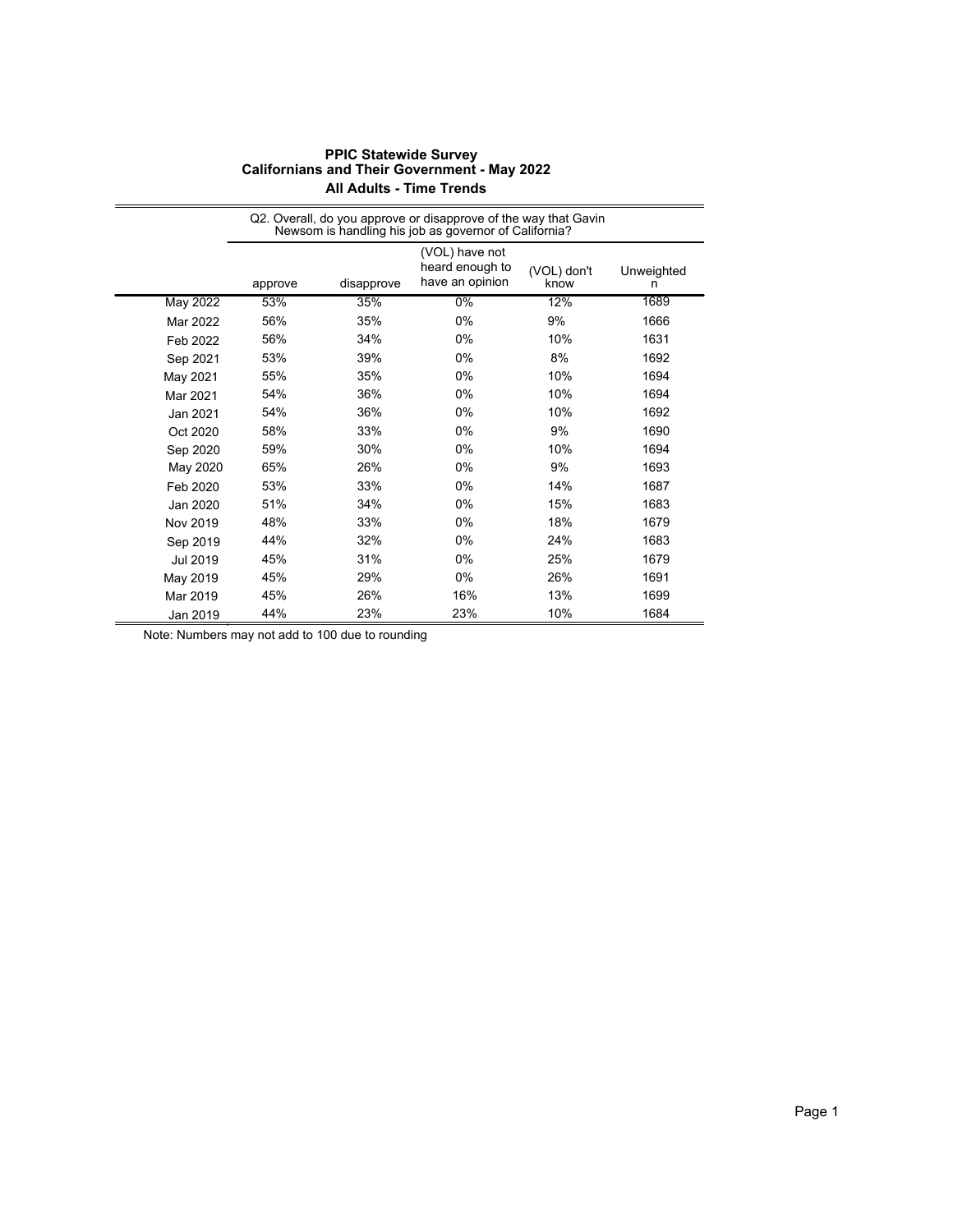|                 | Q3. Overall, do you approve or disapprove of<br>the way that the California Legislature is<br>handling its job? |            |                     |                 |  |
|-----------------|-----------------------------------------------------------------------------------------------------------------|------------|---------------------|-----------------|--|
|                 | approve                                                                                                         | disapprove | (VOL) don't<br>know | Unweighted<br>n |  |
| May 2022        | 49%                                                                                                             | 38%        | 13%                 | 1697            |  |
| Mar 2022        | 49%                                                                                                             | 39%        | 12%                 | 1655            |  |
| Feb 2022        | 47%                                                                                                             | 39%        | 14%                 | 1626            |  |
| Sep 2021        | 50%                                                                                                             | 40%        | 10%                 | 1692            |  |
| May 2021        | 49%                                                                                                             | 36%        | 16%                 | 1687            |  |
| Mar 2021        | 52%                                                                                                             | 36%        | 12%                 | 1693            |  |
| Jan 2021        | 51%                                                                                                             | 35%        | 14%                 | 1692            |  |
| Oct 2020        | 51%                                                                                                             | 35%        | 14%                 | 1688            |  |
| Sep 2020        | 50%                                                                                                             | 36%        | 14%                 | 1691            |  |
| May 2020        | 56%                                                                                                             | 32%        | 13%                 | 1695            |  |
| Feb 2020        | 51%                                                                                                             | 37%        | 11%                 | 1687            |  |
| Jan 2020        | 47%                                                                                                             | 40%        | 14%                 | 1683            |  |
| Nov 2019        | 44%                                                                                                             | 41%        | 15%                 | 1682            |  |
| Sep 2019        | 43%                                                                                                             | 40%        | 17%                 | 1691            |  |
| Jul 2019        | 42%                                                                                                             | 41%        | 17%                 | 1687            |  |
| May 2019        | 39%                                                                                                             | 44%        | 17%                 | 1701            |  |
| Mar 2019        | 46%                                                                                                             | 37%        | 17%                 | 1692            |  |
| Jan 2019        | 49%                                                                                                             | 37%        | 14%                 | 1689            |  |
| Dec 2018        | 47%                                                                                                             | 39%        | 15%                 | 1685            |  |
| Nov 2018        | 46%                                                                                                             | 38%        | 16%                 | 1694            |  |
| Oct 2018        | 45%                                                                                                             | 37%        | 18%                 | 1691            |  |
| Sep 2018        | 46%                                                                                                             | 37%        | 17%                 | 1690            |  |
| <b>Jul 2018</b> | 46%                                                                                                             | 38%        | 15%                 | 1703            |  |
| May 2018        | 44%                                                                                                             | 38%        | 18%                 | 1692            |  |
| Apr 2018        | 46%                                                                                                             | 40%        | 14%                 | 1697            |  |
| Mar 2018        | 46%                                                                                                             | 38%        | 16%                 | 1690            |  |
| Jan 2018        | 51%                                                                                                             | 33%        | 16%                 | 1694            |  |
| Dec 2017        | 49%                                                                                                             | 36%        | 15%                 | 1697            |  |
| Nov 2017        | 48%                                                                                                             | 36%        | 16%                 | 1690            |  |
| Sep 2017        | 49%                                                                                                             | 39%        | 12%                 | 1726            |  |
| Jul 2017        | 50%                                                                                                             | 34%        | 17%                 | 1697            |  |
| May 2017        | 46%                                                                                                             | 38%        | 15%                 | 1691            |  |
| Apr 2017        | 49%                                                                                                             | 36%        | 15%                 | 1696            |  |
| Mar 2017        | 51%                                                                                                             | 33%        | 16%                 | 1685            |  |
| Jan 2017        | 57%                                                                                                             | 30%        | 13%                 | 1686            |  |
| Dec 2016        | 49%                                                                                                             | 38%        | 13%                 | 1697            |  |
| Oct 2016        | 46%                                                                                                             | 33%        | 20%                 | 1684            |  |
| Sep 2016        | 47%                                                                                                             | 37%        | 16%                 | 1690            |  |
| Jul 2016        | 45%                                                                                                             | 40%        | 15%                 | 1687            |  |
| May 2016        | 43%                                                                                                             | 37%        | 20%                 | 1690            |  |
| Apr 2016        | 48%                                                                                                             | 38%        | 14%                 | 1694            |  |
| Mar 2016        | 44%                                                                                                             | 39%        | 18%                 | 1692            |  |
| Jan 2016        | 46%                                                                                                             | 39%        | 15%                 | 1692            |  |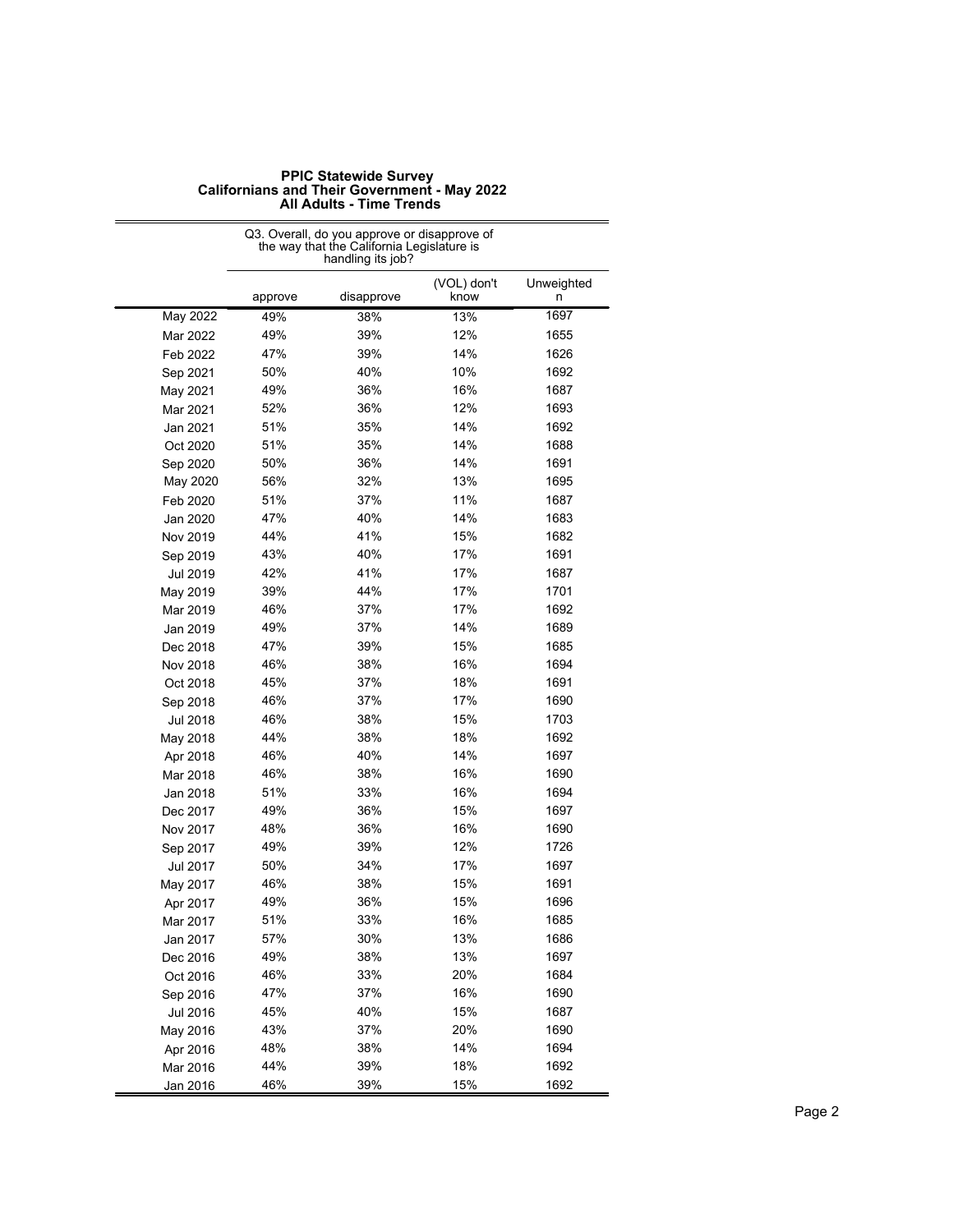|          | Q3. Overall, do you approve or disapprove of<br>the way that the California Legislature is<br>handling its job? |            |                     |                 |  |
|----------|-----------------------------------------------------------------------------------------------------------------|------------|---------------------|-----------------|--|
|          | approve                                                                                                         | disapprove | (VOL) don't<br>know | Unweighted<br>n |  |
| Dec 2015 | 41%                                                                                                             | 40%        | 19%                 | 1678            |  |
| Sep 2015 | 45%                                                                                                             | 38%        | 17%                 | 1691            |  |
| Jul 2015 | 39%                                                                                                             | 45%        | 16%                 | 1688            |  |
| Jun 2015 | 37%                                                                                                             | 43%        | 20%                 | 1694            |  |
| Apr 2015 | 42%                                                                                                             | 43%        | 15%                 | 1695            |  |
| Mar 2015 | 45%                                                                                                             | 39%        | 16%                 | 1693            |  |
| Jan 2015 | 49%                                                                                                             | 36%        | 15%                 | 1689            |  |
| Dec 2014 | 41%                                                                                                             | 42%        | 17%                 | 1681            |  |
| Oct 2014 | 41%                                                                                                             | 42%        | 17%                 | 1686            |  |
| Sep 2014 | 37%                                                                                                             | 42%        | 20%                 | 1673            |  |
| Jul 2014 | 38%                                                                                                             | 46%        | 16%                 | 1683            |  |
| May 2014 | 40%                                                                                                             | 44%        | 16%                 | 1684            |  |
| Apr 2014 | 40%                                                                                                             | 44%        | 17%                 | 1693            |  |
| Mar 2014 | 36%                                                                                                             | 45%        | 19%                 | 1685            |  |
| Jan 2014 | 42%                                                                                                             | 44%        | 14%                 | 1698            |  |
| Dec 2013 | 38%                                                                                                             | 43%        | 19%                 | 1688            |  |
| Sep 2013 | 38%                                                                                                             | 45%        | 17%                 | 1693            |  |
| Jul 2013 | 36%                                                                                                             | 45%        | 19%                 | 2096            |  |
| May 2013 | 35%                                                                                                             | 50%        | 16%                 | 1697            |  |
| Apr 2013 | 31%                                                                                                             | 53%        | 15%                 | 1699            |  |
| Mar 2013 | 34%                                                                                                             | 49%        | 17%                 | 1689            |  |
| Jan 2013 | 41%                                                                                                             | 42%        | 17%                 | 1700            |  |
| Dec 2012 | 34%                                                                                                             | 51%        | 15%                 | 1992            |  |
| Oct 2012 | 28%                                                                                                             | 55%        | 17%                 | 1995            |  |
| Sep 2012 | 30%                                                                                                             | 53%        | 17%                 | 1989            |  |
| Aug 2012 | 29%                                                                                                             | 54%        | 17%                 | 2480            |  |
| May 2012 | 25%                                                                                                             | 57%        | 18%                 | 1990            |  |
| Apr 2012 | 25%                                                                                                             | 58%        | 16%                 | 1992            |  |
| Mar 2012 | 25%                                                                                                             | 54%        | 21%                 | 1989            |  |
| Jan 2012 | 28%                                                                                                             | 56%        | 16%                 | 1988            |  |
| Dec 2011 | 25%                                                                                                             | 55%        | 20%                 | 1987            |  |
| Nov 2011 | 25%                                                                                                             | 55%        | 19%                 | 2490            |  |
| Sep 2011 | 26%                                                                                                             | 56%        | 18%                 | 1998            |  |
| Jul 2011 | 23%                                                                                                             | 59%        | 18%                 | 2496            |  |
| Jun 2011 | 23%                                                                                                             | 58%        | 19%                 | 1998            |  |
| Apr 2011 | 21%                                                                                                             | 60%        | 19%                 | 2487            |  |
| Mar 2011 | 24%                                                                                                             | 54%        | 21%                 | 1982            |  |
| Feb 2011 | 24%                                                                                                             | 52%        | 24%                 | 2483            |  |
| Jan 2011 | 26%                                                                                                             | 55%        | 19%                 | 1990            |  |
| Nov 2010 | 14%                                                                                                             | 72%        | 14%                 | 2486            |  |
| Oct 2010 | 16%                                                                                                             | 77%        | 7%                  | 1989            |  |
| Sep 2010 | 16%                                                                                                             | 75%        | 9%                  | 1990            |  |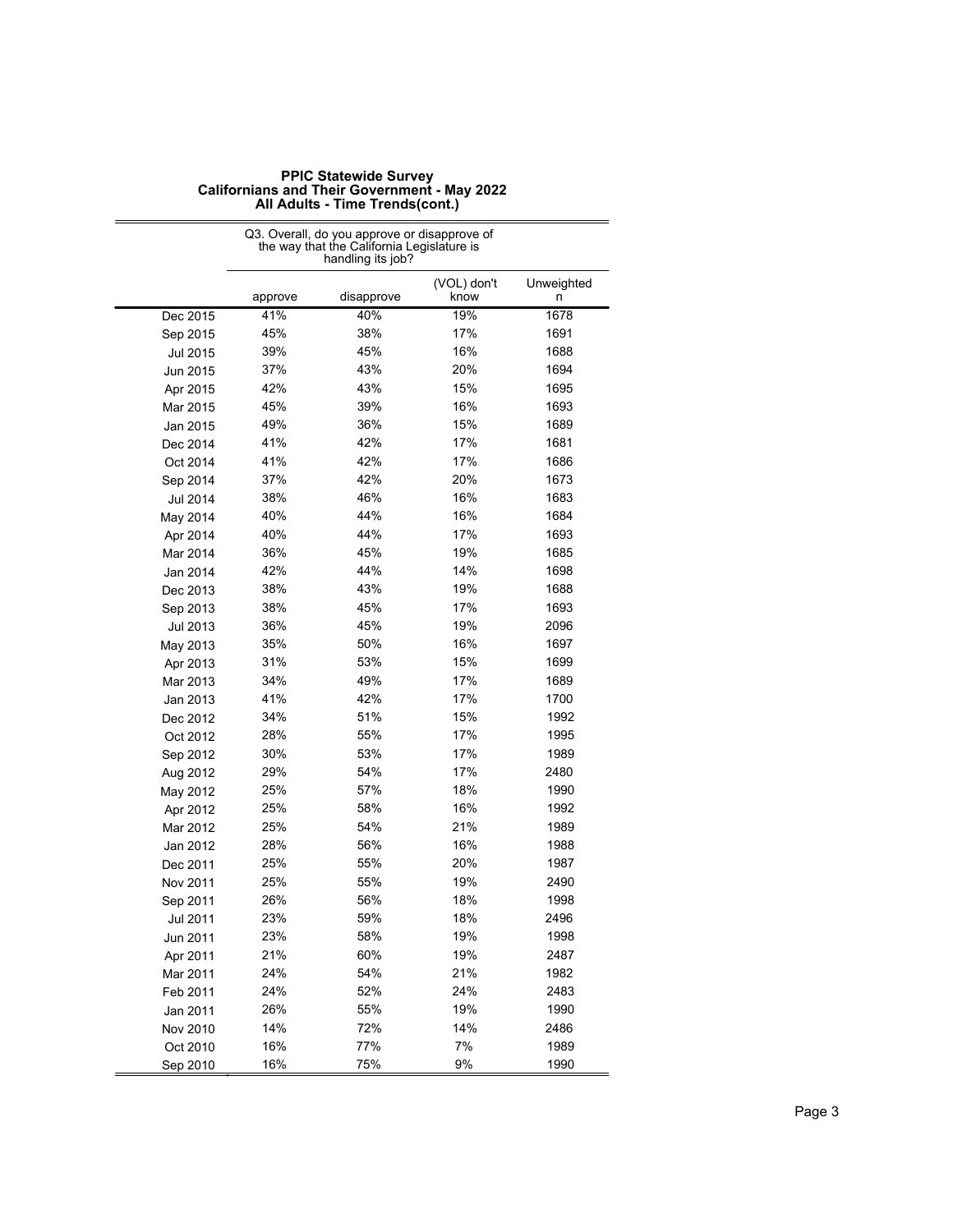|          | Q3. Overall, do you approve or disapprove of<br>the way that the California Legislature is |                   |                     |                 |  |
|----------|--------------------------------------------------------------------------------------------|-------------------|---------------------|-----------------|--|
|          |                                                                                            | handling its job? |                     |                 |  |
|          | approve                                                                                    | disapprove        | (VOL) don't<br>know | Unweighted<br>n |  |
| Jul 2010 | 15%                                                                                        | 68%               | 17%                 | 2487            |  |
| May 2010 | 16%                                                                                        | 72%               | 12%                 | 1993            |  |
| Apr 2010 | 16%                                                                                        | 69%               | 14%                 | 2493            |  |
| Mar 2010 | 14%                                                                                        | 72%               | 14%                 | 1996            |  |
| Jan 2010 | 18%                                                                                        | 71%               | 11%                 | 1989            |  |
| Dec 2009 | 17%                                                                                        | 70%               | 13%                 | 2000            |  |
| Nov 2009 | 18%                                                                                        | 68%               | 15%                 | 2491            |  |
| Sep 2009 | 21%                                                                                        | 68%               | 11%                 | 1998            |  |
| Jul 2009 | 17%                                                                                        | 71%               | 11%                 | 2484            |  |
| May 2009 | 21%                                                                                        | 65%               | 14%                 | 1994            |  |
| Apr 2009 | 23%                                                                                        | 63%               | 14%                 | 2493            |  |
| Mar 2009 | 18%                                                                                        | 68%               | 14%                 | 1995            |  |
| Feb 2009 | 21%                                                                                        | 65%               | 14%                 | 2494            |  |
| Jan 2009 | 21%                                                                                        | 67%               | 12%                 | 1994            |  |
| Nov 2008 | 24%                                                                                        | 60%               | 16%                 | 2482            |  |
| Oct 2008 | 25%                                                                                        | 63%               | 12%                 | 1996            |  |
| Sep 2008 | 21%                                                                                        | 67%               | 11%                 | 1990            |  |
| Aug 2008 | 26%                                                                                        | 63%               | 11%                 | 1991            |  |
| May 2008 | 26%                                                                                        | 57%               | 17%                 | 1991            |  |
| Apr 2008 | 26%                                                                                        | 58%               | 16%                 | 2495            |  |
| Mar 2008 | 30%                                                                                        | 55%               | 15%                 | 1988            |  |
| Jan 2008 | 34%                                                                                        | 53%               | 13%                 | 1988            |  |
| Dec 2007 | 41%                                                                                        | 47%               | 12%                 | 1992            |  |
| Oct 2007 | 33%                                                                                        | 50%               | 17%                 | 2490            |  |
| Sep 2007 | 34%                                                                                        | 51%               | 15%                 | 1988            |  |
| Jun 2007 | 39%                                                                                        | 40%               | 21%                 | 1987            |  |
| May 2007 | 37%                                                                                        | 44%               | 19%                 | 1994            |  |
| Apr 2007 | 38%                                                                                        | 44%               | 18%                 | 2483            |  |
| Mar 2007 | 41%                                                                                        | 42%               | 17%                 | 1989            |  |
| Jan 2007 | 40%                                                                                        | 44%               | 15%                 | 2006            |  |
| Oct 2006 | 30%                                                                                        | 52%               | 18%                 | 1993            |  |
| Sep 2006 | 34%                                                                                        | 50%               | 16%                 | 1994            |  |
| Aug 2006 | 31%                                                                                        | 53%               | 16%                 | 1995            |  |
| May 2006 | 26%                                                                                        | 54%               | 20%                 | 1988            |  |
| Mar 2006 | 25%                                                                                        | 59%               | 16%                 | 1988            |  |
| Jan 2006 | 29%                                                                                        | 57%               | 14%                 | 2000            |  |
| Jan 2006 | 24%                                                                                        | 54%               | 22%                 | 2481            |  |
| Oct 2005 | 25%                                                                                        | 56%               | 19%                 | 1993            |  |
| Sep 2005 | 32%                                                                                        | 53%               | 15%                 | 1992            |  |
| Aug 2005 | 27%                                                                                        | 56%               | 17%                 | 1993            |  |
| May 2005 | 26%                                                                                        | 58%               | 16%                 | 1992            |  |
| Jan 2005 | 37%                                                                                        | 50%               | 13%                 | 1993            |  |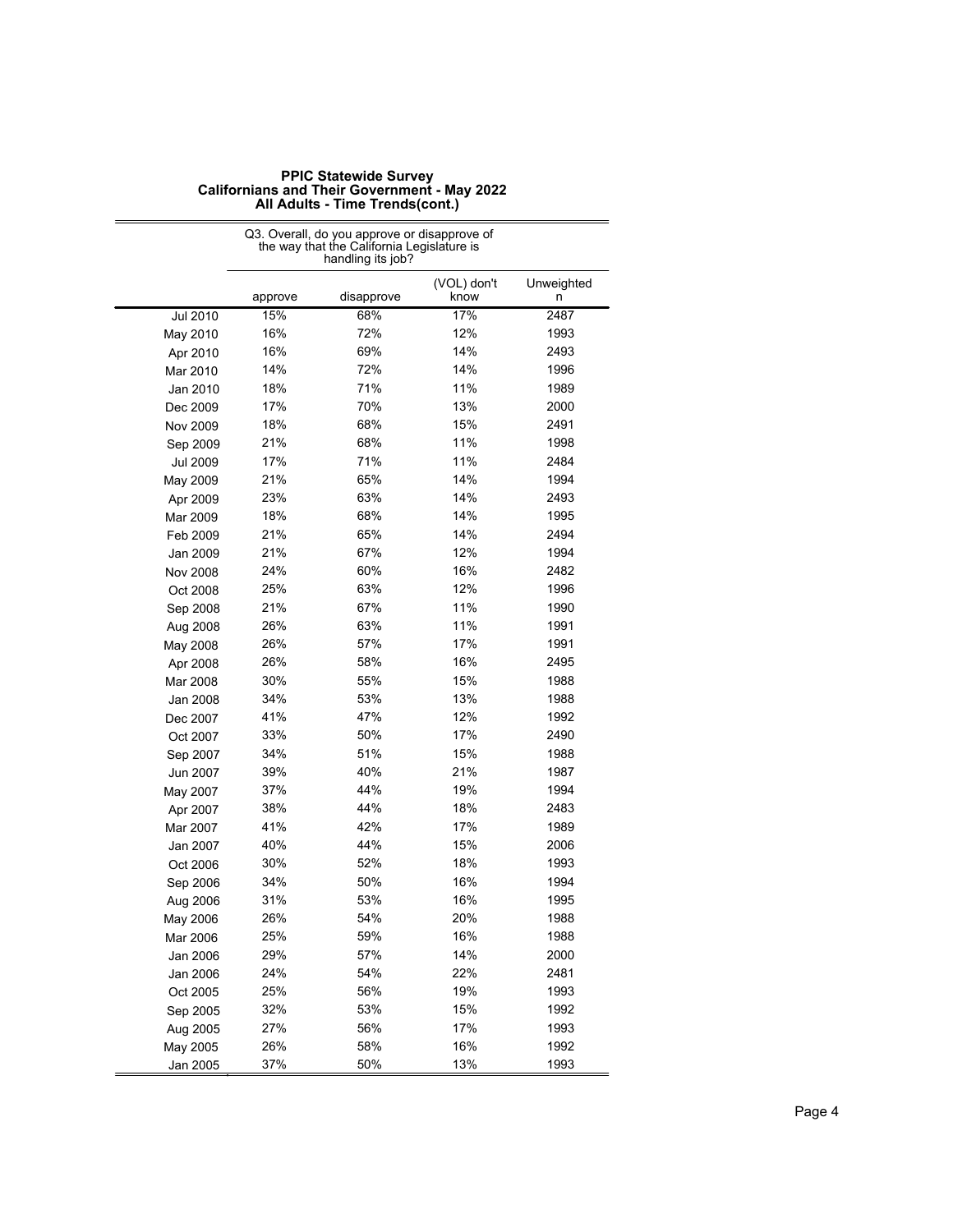|          |         | Q3. Overall, do you approve or disapprove of<br>the way that the California Legislature is<br>handling its job? |                     |                 |  |  |
|----------|---------|-----------------------------------------------------------------------------------------------------------------|---------------------|-----------------|--|--|
|          | approve | disapprove                                                                                                      | (VOL) don't<br>know | Unweighted<br>n |  |  |
| Oct 2004 | 43%     | 41%                                                                                                             | 16%                 | 2005            |  |  |
| Sep 2004 | 40%     | 46%                                                                                                             | 14%                 | 1988            |  |  |
| Aug 2004 | 42%     | 45%                                                                                                             | 13%                 | 1990            |  |  |
| Jun 2004 | 40%     | 44%                                                                                                             | 16%                 | 2498            |  |  |
| May 2004 | 40%     | 43%                                                                                                             | 17%                 | 1986            |  |  |
| Jan 2004 | 36%     | 45%                                                                                                             | 19%                 | 1981            |  |  |
| Aug 2003 | 28%     | 58%                                                                                                             | 14%                 | 1979            |  |  |
| Jun 2003 | 39%     | 44%                                                                                                             | 17%                 | 1976            |  |  |
| Feb 2003 | 36%     | 45%                                                                                                             | 19%                 | 1967            |  |  |
| Sep 2002 | 45%     | 36%                                                                                                             | 18%                 | 1967            |  |  |
| Jan 2002 | 49%     | 35%                                                                                                             | 16%                 | 1942            |  |  |
| Dec 2001 | 53%     | 29%                                                                                                             | 18%                 | 1952            |  |  |
| Jul 2001 | 45%     | 38%                                                                                                             | 18%                 | 1966            |  |  |
| Jan 2001 | 58%     | 27%                                                                                                             | 15%                 | 1960            |  |  |
| Sep 2000 | 56%     | 31%                                                                                                             | 12%                 | 1980            |  |  |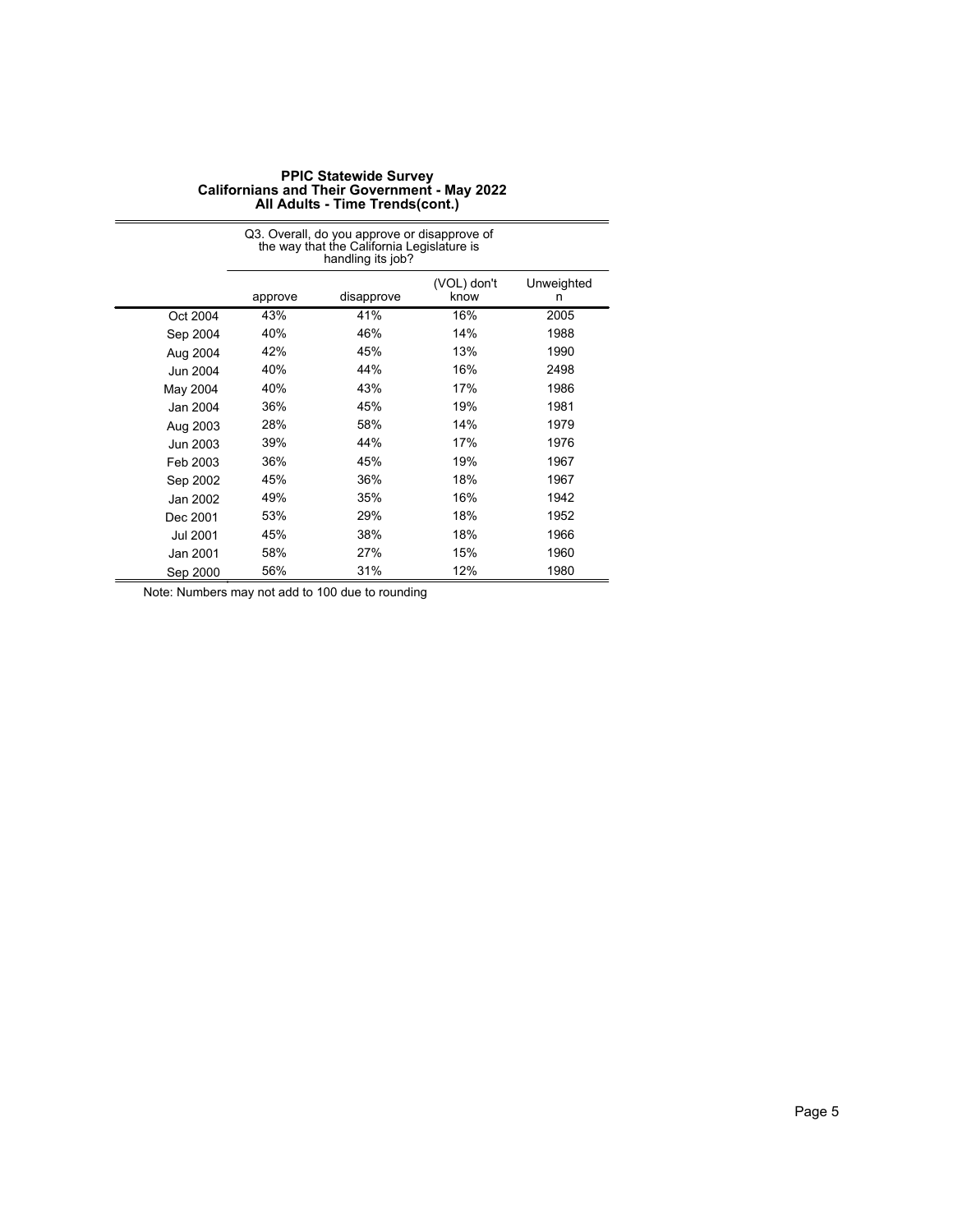|                 | Q4. Do you think things in California are<br>generally going in the right direction or the<br>wrong direction? |                    |                     |                 |  |
|-----------------|----------------------------------------------------------------------------------------------------------------|--------------------|---------------------|-----------------|--|
|                 | right direction                                                                                                | wrong<br>direction | (VOL) don't<br>know | Unweighted<br>n |  |
| <b>May 2022</b> | 45%                                                                                                            | 50%                | 6%                  | 1693            |  |
| Feb 2022        | 50%                                                                                                            | 45%                | 5%                  | 1632            |  |
| Sep 2021        | 47%                                                                                                            | 43%                | 10%                 | 1686            |  |
| May 2021        | 56%                                                                                                            | 38%                | 6%                  | 1696            |  |
| Jan 2021        | 51%                                                                                                            | 44%                | 6%                  | 1698            |  |
| Oct 2020        | 55%                                                                                                            | 39%                | 5%                  | 1690            |  |
| Sep 2020        | 51%                                                                                                            | 45%                | 4%                  | 1688            |  |
| May 2020        | 58%                                                                                                            | 37%                | 5%                  | 1691            |  |
| Jan 2020        | 50%                                                                                                            | 46%                | 4%                  | 1695            |  |
| Sep 2019        | 46%                                                                                                            | 48%                | 6%                  | 1696            |  |
| Jan 2019        | 55%                                                                                                            | 40%                | 5%                  | 1699            |  |
| Dec 2018        | 54%                                                                                                            | 41%                | 5%                  | 1688            |  |
| Sep 2018        | 51%                                                                                                            | 43%                | 6%                  | 1694            |  |
| Jan 2018        | 57%                                                                                                            | 38%                | 6%                  | 1700            |  |
| Dec 2017        | 53%                                                                                                            | 41%                | 6%                  | 1695            |  |
| Sep 2017        | 54%                                                                                                            | 42%                | 5%                  | 1732            |  |
| Mar 2017        | 55%                                                                                                            | 39%                | 6%                  | 1699            |  |
| Jan 2017        | 58%                                                                                                            | 35%                | 7%                  | 1695            |  |
| Oct 2016        | 54%                                                                                                            | 39%                | 7%                  | 1699            |  |
| Sep 2016        | 52%                                                                                                            | 42%                | 6%                  | 1697            |  |
| May 2016        | 51%                                                                                                            | 43%                | 6%                  | 1697            |  |
| Mar 2016        | 50%                                                                                                            | 43%                | 8%                  | 1700            |  |
| Jan 2016        | 54%                                                                                                            | 41%                | 5%                  | 1696            |  |
| Dec 2015        | 51%                                                                                                            | 43%                | 6%                  | 1690            |  |
| Sep 2015        | 48%                                                                                                            | 46%                | 6%                  | 1701            |  |
| Jun 2015        | 45%                                                                                                            | 46%                | 8%                  | 1694            |  |
| Mar 2015        | 50%                                                                                                            | 41%                | 8%                  | 1691            |  |
| Jan 2015        | 57%                                                                                                            | 36%                | 8%                  | 1699            |  |
| Dec 2014        | 50%                                                                                                            | 42%                | 8%                  | 1699            |  |
| Oct 2014        | 47%                                                                                                            | 46%                | 7%                  | 1690            |  |
| Sep 2014        | 43%                                                                                                            | 48%                | 8%                  | 1685            |  |
| May 2014        | 45%                                                                                                            | 48%                | 7%                  | 1693            |  |
| Mar 2014        | 45%                                                                                                            | 48%                | 7%                  | 1693            |  |
| Jan 2014        | 53%                                                                                                            | 41%                | 6%                  | 1697            |  |
| Dec 2013        | 45%                                                                                                            | 46%                | 8%                  | 1694            |  |
| Sep 2013        | 43%                                                                                                            | 48%                | 9%                  | 1697            |  |
| Jun 2013        | 45%                                                                                                            | 42%                | 13%                 | 2463            |  |
| May 2013        | 46%                                                                                                            | 48%                | 7%                  | 1692            |  |
| Mar 2013        | 44%                                                                                                            | 48%                | 8%                  | 1697            |  |
| Jan 2013        | 51%                                                                                                            | 40%                | 9%                  | 1701            |  |
| Dec 2012        | 44%                                                                                                            | 50%                | 6%                  | 1984            |  |
| Oct 2012        | 39%                                                                                                            | 53%                | 8%                  | 1998            |  |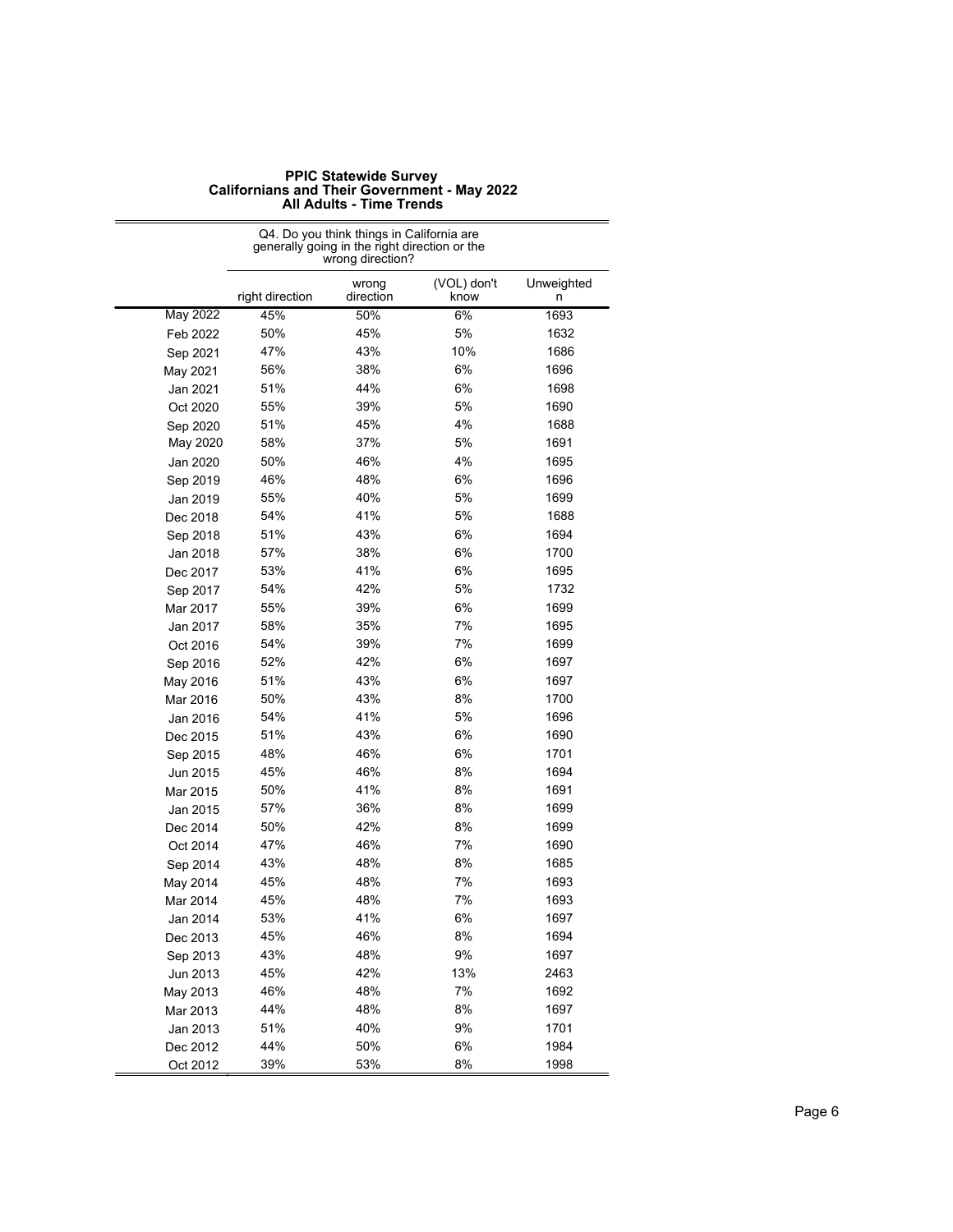|                 | Q4. Do you think things in California are<br>generally going in the right direction or the<br>wrong direction? |                    |                     |                 |  |
|-----------------|----------------------------------------------------------------------------------------------------------------|--------------------|---------------------|-----------------|--|
|                 | right direction                                                                                                | wrong<br>direction | (VOL) don't<br>know | Unweighted<br>n |  |
| Sep 2012        | 33%                                                                                                            | 60%                | 7%                  | 1991            |  |
| May 2012        | 30%                                                                                                            | 63%                | 7%                  | 1990            |  |
| Mar 2012        | 34%                                                                                                            | 56%                | 10%                 | 1987            |  |
| Jan 2012        | 37%                                                                                                            | 57%                | 6%                  | 1988            |  |
| Dec 2011        | 30%                                                                                                            | 61%                | 9%                  | 1993            |  |
| Sep 2011        | 30%                                                                                                            | 61%                | 8%                  | 1993            |  |
| Jun 2011        | 28%                                                                                                            | 60%                | 12%                 | 2483            |  |
| Jun 2011        | 29%                                                                                                            | 61%                | 10%                 | 1993            |  |
| Mar 2011        | 31%                                                                                                            | 59%                | 11%                 | 1985            |  |
| Feb 2011        | 34%                                                                                                            | 55%                | 12%                 | 2486            |  |
| Jan 2011        | 38%                                                                                                            | 54%                | 8%                  | 1992            |  |
| Oct 2010        | 16%                                                                                                            | 73%                | 12%                 | 1977            |  |
| Sep 2010        | 20%                                                                                                            | 69%                | 11%                 | 1981            |  |
| Jul 2010        | 15%                                                                                                            | 79%                | 6%                  | 2489            |  |
| May 2010        | 18%                                                                                                            | 77%                | 6%                  | 1996            |  |
| Mar 2010        | 19%                                                                                                            | 76%                | 4%                  | 1997            |  |
| Jan 2010        | 19%                                                                                                            | 74%                | 7%                  | 1993            |  |
| Dec 2009        | 19%                                                                                                            | 75%                | 6%                  | 1999            |  |
| Nov 2009        | 17%                                                                                                            | 76%                | 7%                  | 2488            |  |
| Sep 2009        | 22%                                                                                                            | 72%                | 6%                  | 2001            |  |
| <b>Jul 2009</b> | 14%                                                                                                            | 79%                | 6%                  | 2493            |  |
| Jun 2009        | 19%                                                                                                            | 70%                | 11%                 | 2490            |  |
| May 2009        | 24%                                                                                                            | 68%                | 8%                  | 1997            |  |
| Mar 2009        | 22%                                                                                                            | 71%                | 7%                  | 1995            |  |
| Feb 2009        | 18%                                                                                                            | 75%                | 7%                  | 2494            |  |
| Jan 2009        | 18%                                                                                                            | 75%                | 7%                  | 1993            |  |
| Nov 2008        | 23%                                                                                                            | 66%                | 11%                 | 2493            |  |
| Oct 2008        | 20%                                                                                                            | 71%                | 10%                 | 1987            |  |
| Sep 2008        | 21%                                                                                                            | 68%                | 11%                 | 1999            |  |
| Aug 2008        | 23%                                                                                                            | 68%                | 9%                  | 1990            |  |
| Jun 2008        | 22%                                                                                                            | 69%                | 9%                  | 2484            |  |
| May 2008        | 24%                                                                                                            | 65%                | 11%                 | 1986            |  |
| Mar 2008        | 26%                                                                                                            | 63%                | 11%                 | 1992            |  |
| Jan 2008        | 36%                                                                                                            | 54%                | 10%                 | 1989            |  |
| Dec 2007        | 36%                                                                                                            | 52%                | 11%                 | 1991            |  |
| Sep 2007        | 41%                                                                                                            | 50%                | 9%                  | 1983            |  |
| Jun 2007        | 44%                                                                                                            | 46%                | 10%                 | 1981            |  |
| May 2007        | 46%                                                                                                            | 46%                | 8%                  | 1986            |  |
| Mar 2007        | 45%                                                                                                            | 47%                | 9%                  | 1986            |  |
| Jan 2007        | 55%                                                                                                            | 37%                | 8%                  | 2003            |  |
| Oct 2006        | 44%                                                                                                            | 46%                | 10%                 | 1991            |  |
| Sep 2006        | 45%                                                                                                            | 45%                | 10%                 | 1996            |  |
| Aug 2006        | 42%                                                                                                            | 47%                | 11%                 | 1993            |  |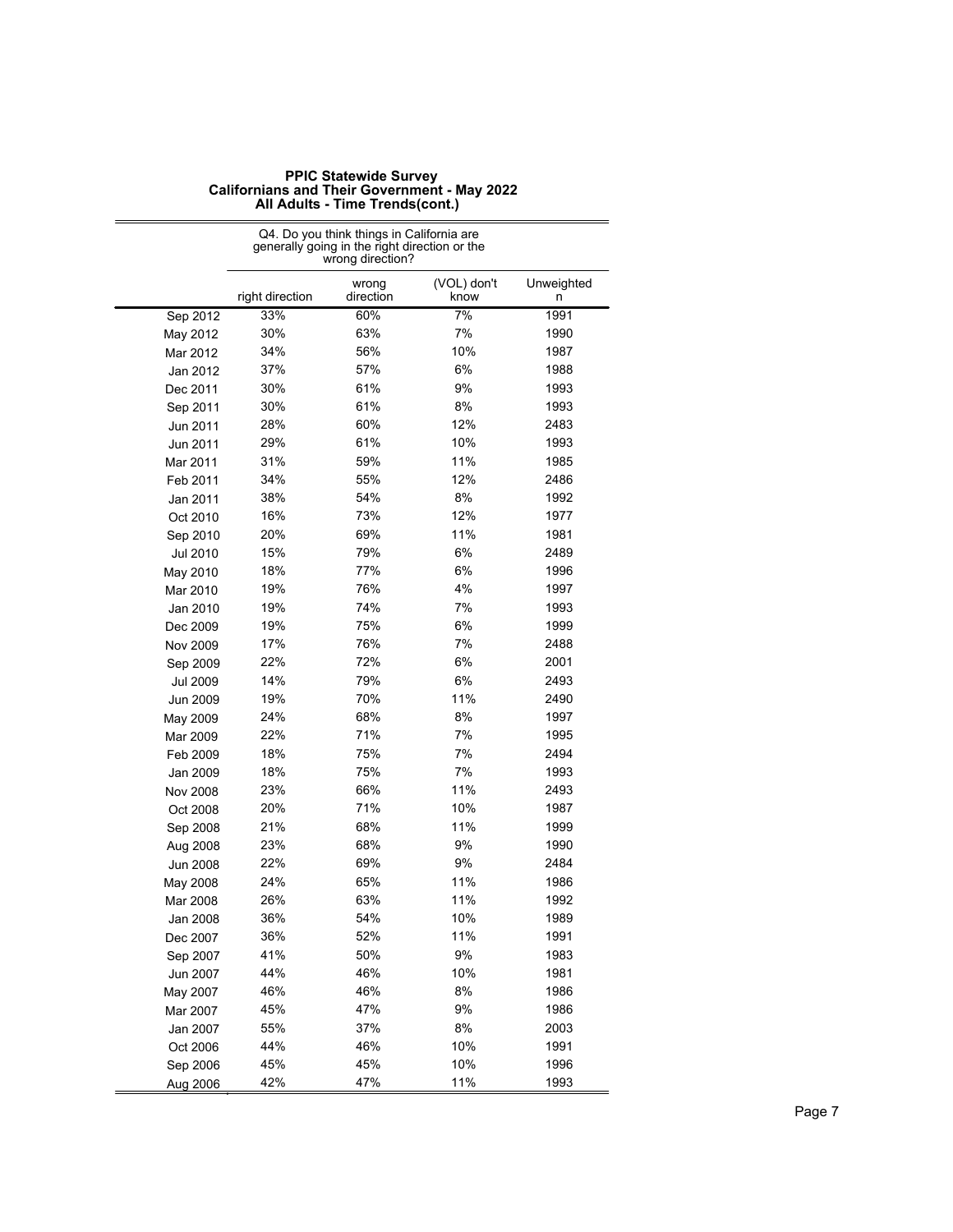|                 | Q4. Do you think things in California are<br>generally going in the right direction or the<br>wrong direction? |                    |                     |                 |  |
|-----------------|----------------------------------------------------------------------------------------------------------------|--------------------|---------------------|-----------------|--|
|                 | right direction                                                                                                | wrong<br>direction | (VOL) don't<br>know | Unweighted<br>n |  |
| <b>Jul 2006</b> | 42%                                                                                                            | 47%                | 11%                 | 2489            |  |
| May 2006        | 35%                                                                                                            | 57%                | 8%                  | 1997            |  |
| Mar 2006        | 35%                                                                                                            | 56%                | 9%                  | 1994            |  |
| Feb 2006        | 32%                                                                                                            | 58%                | 10%                 | 1990            |  |
| Jan 2006        | 37%                                                                                                            | 56%                | 7%                  | 1995            |  |
| Jan 2006        | 29%                                                                                                            | 60%                | 11%                 | 2492            |  |
| Oct 2005        | 30%                                                                                                            | 60%                | 10%                 | 1987            |  |
| Sep 2005        | 31%                                                                                                            | 60%                | 9%                  | 1991            |  |
| Aug 2005        | 34%                                                                                                            | 57%                | 9%                  | 1995            |  |
| Jul 2005        | 38%                                                                                                            | 51%                | 12%                 | 2488            |  |
| May 2005        | 35%                                                                                                            | 57%                | 8%                  | 1993            |  |
| Apr 2005        | 35%                                                                                                            | 53%                | 11%                 | 2491            |  |
| Jan 2005        | 46%                                                                                                            | 41%                | 13%                 | 1994            |  |
| Oct 2004        | 44%                                                                                                            | 44%                | 11%                 | 2003            |  |
| Sep 2004        | 47%                                                                                                            | 40%                | 13%                 | 1990            |  |
| Aug 2004        | 44%                                                                                                            | 42%                | 13%                 | 1985            |  |
| <b>Jul 2004</b> | 43%                                                                                                            | 43%                | 14%                 | 2491            |  |
| <b>Jun 2004</b> | 44%                                                                                                            | 44%                | 13%                 | 2484            |  |
| May 2004        | 43%                                                                                                            | 44%                | 14%                 | 1991            |  |
| Feb 2004        | 35%                                                                                                            | 51%                | 14%                 | 1970            |  |
| Jan 2004        | 43%                                                                                                            | 40%                | 17%                 | 1975            |  |
| Nov 2003        | 32%                                                                                                            | 52%                | 15%                 | 1984            |  |
| Oct 2003        | 22%                                                                                                            | 67%                | 11%                 | 1979            |  |
| Sep 2003        | 24%                                                                                                            | 67%                | 9%                  | 1971            |  |
| Aug 2003        | 22%                                                                                                            | 66%                | 12%                 | 1979            |  |
| <b>Jul 2003</b> | 31%                                                                                                            | 57%                | 12%                 | 1978            |  |
| Jun 2003        | 30%                                                                                                            | 57%                | 13%                 | 1978            |  |
| Feb 2003        | 28%                                                                                                            | 60%                | 11%                 | 1967            |  |
| Nov 2002        | 49%                                                                                                            | 41%                | 10%                 | 1966            |  |
| Oct 2002        | 46%                                                                                                            | 45%                | 10%                 | 1960            |  |
| Sep 2002        | 54%                                                                                                            | 37%                | 9%                  | 1971            |  |
| Aug 2002        | 44%                                                                                                            | 48%                | 9%                  | 1971            |  |
| Feb 2002        | 56%                                                                                                            | 36%                | 9%                  | 2016            |  |
| Jan 2002        | 59%                                                                                                            | 32%                | 9%                  | 1942            |  |
| Dec 2001        | 58%                                                                                                            | 33%                | 9%                  | 1966            |  |
| Nov 2001        | 60%                                                                                                            | 29%                | 11%                 | 1966            |  |
| <b>Jul 2001</b> | 44%                                                                                                            | 47%                | 9%                  | 1986            |  |
| May 2001        | 44%                                                                                                            | 48%                | 8%                  | 1981            |  |
| Jan 2001        | 62%                                                                                                            | 29%                | 9%                  | 1973            |  |
| Oct 2000        | 59%                                                                                                            | 32%                | 9%                  | 1978            |  |
| Aug 2000        | 62%                                                                                                            | 30%                | 8%                  | 1972            |  |
| Feb 2000        | 65%                                                                                                            | 27%                | 8%                  | 2021            |  |
| Jan 2000        | 66%                                                                                                            | 26%                | 8%                  | 1979            |  |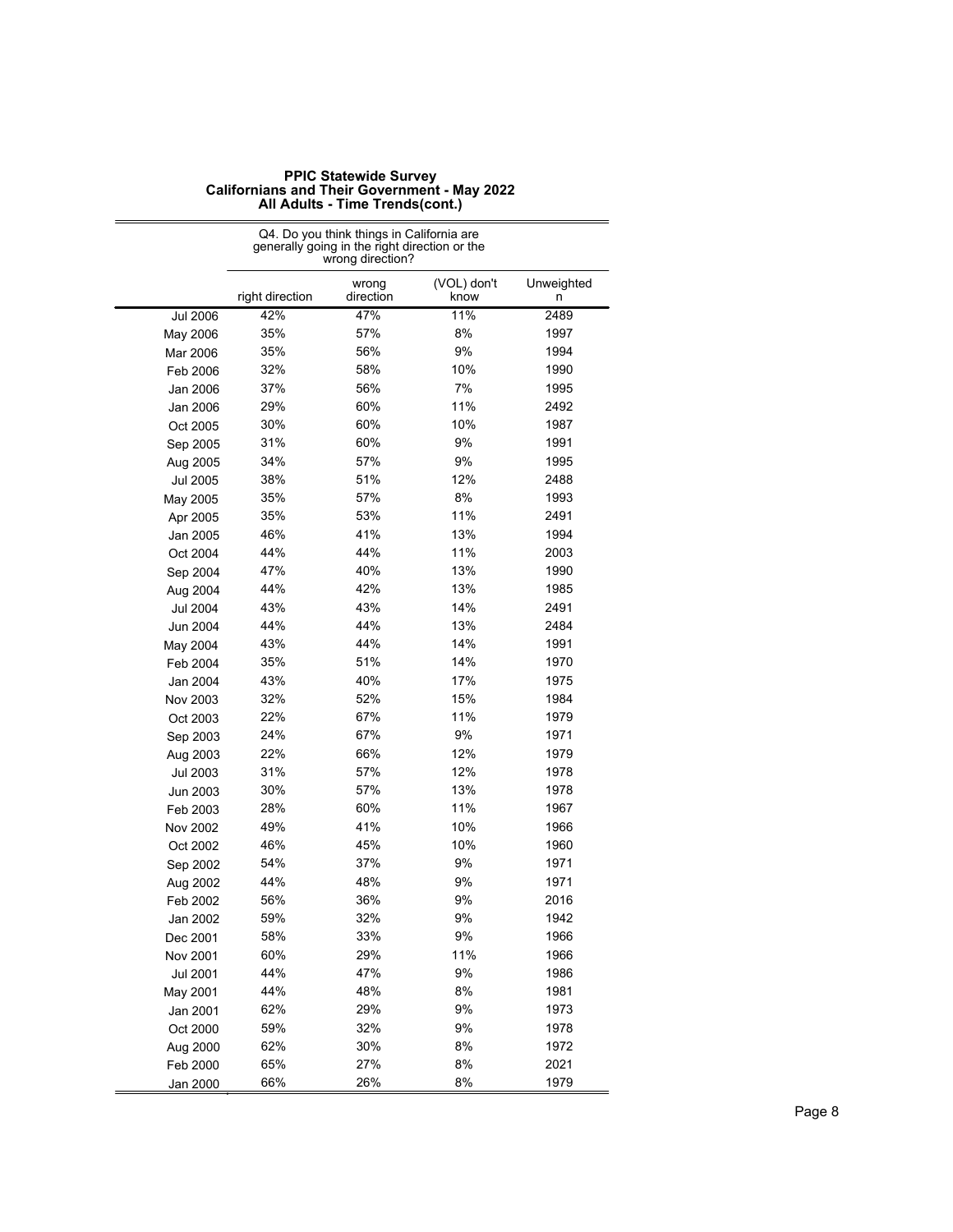|          | Q4. Do you think things in California are<br>generally going in the right direction or the<br>wrong direction? |     |    |      |  |  |
|----------|----------------------------------------------------------------------------------------------------------------|-----|----|------|--|--|
|          | (VOL) don't<br>Unweighted<br>wrong<br>direction<br>right direction<br>know<br>n                                |     |    |      |  |  |
| Dec 1999 | 62%                                                                                                            | 31% | 7% | 1985 |  |  |
| Sep 1999 | 61%                                                                                                            | 34% | 5% | 1988 |  |  |
| Jan 1999 | 63%                                                                                                            | 28% | 9% | 1964 |  |  |
| Oct 1998 | 62%                                                                                                            | 30% | 8% | 1992 |  |  |
| Sep 1998 | 57%                                                                                                            | 34% | 8% | 1995 |  |  |
| May 1998 | 56%                                                                                                            | 34% | 9% | 1983 |  |  |
| Apr 1998 | 55%                                                                                                            | 36% | 9% | 1972 |  |  |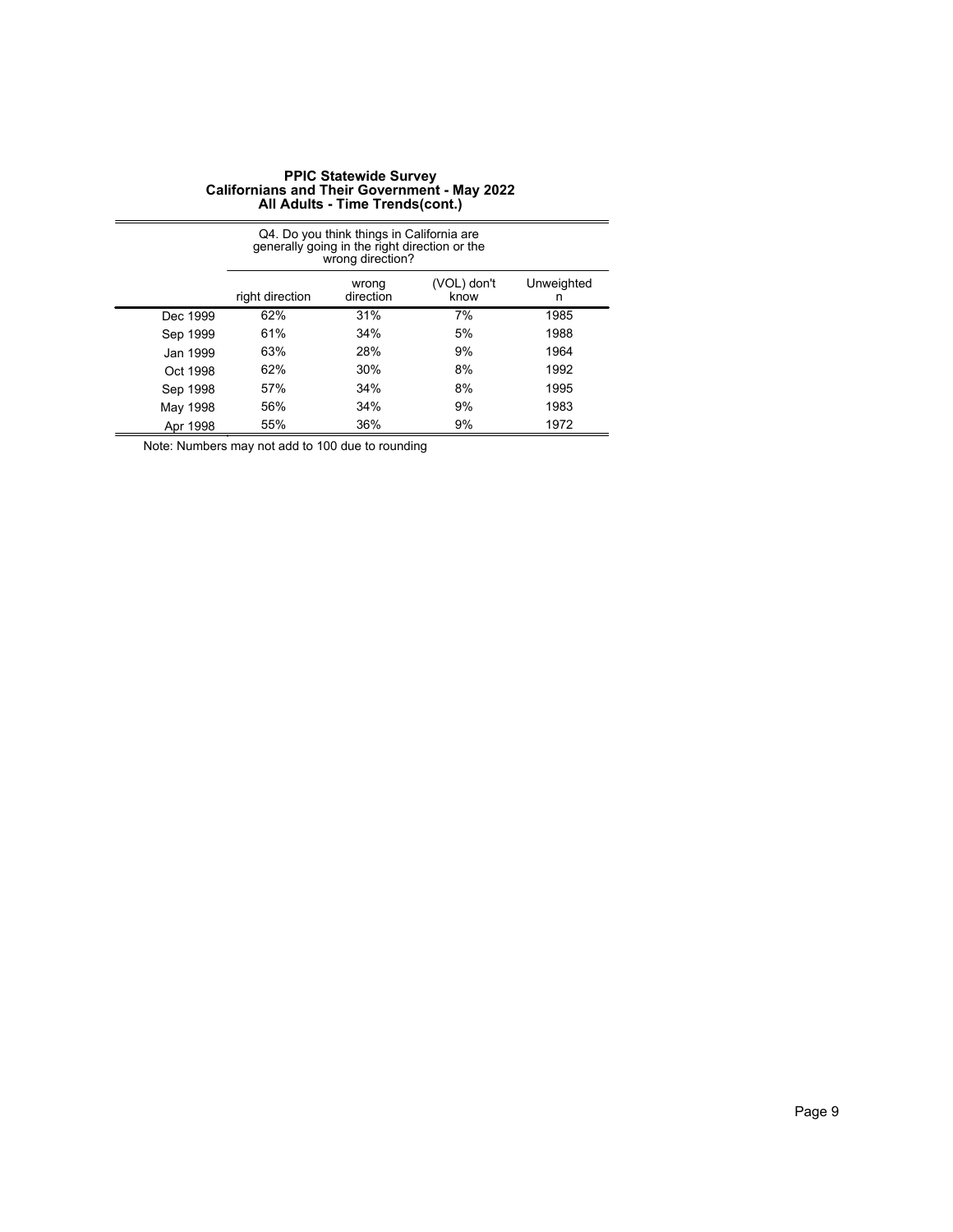|                 | Q5. Thinking about your own personal finances. Would you say that you and your<br>family are financially better off, worse off, or just about the same as a year ago? |           |      |                     |                 |  |
|-----------------|-----------------------------------------------------------------------------------------------------------------------------------------------------------------------|-----------|------|---------------------|-----------------|--|
|                 | better off                                                                                                                                                            | worse off | same | (VOL) don't<br>know | Unweighted<br>n |  |
| <b>May 2022</b> | 15%                                                                                                                                                                   | 37%       | 48%  | $1\%$               | 1698            |  |
| Nov 2021        | 20%                                                                                                                                                                   | 18%       | 62%  | 0%                  | 2289            |  |
| May 2021        | 20%                                                                                                                                                                   | 24%       | 56%  | 1%                  | 1694            |  |
| Dec 2020        | 16%                                                                                                                                                                   | 24%       | 59%  | $0\%$               | 2323            |  |
| May 2020        | 16%                                                                                                                                                                   | 29%       | 54%  | $0\%$               | 1692            |  |
| Nov 2019        | 23%                                                                                                                                                                   | 22%       | 54%  | 1%                  | 1706            |  |
| Dec 2013        | 22%                                                                                                                                                                   | 24%       | 54%  | 1%                  | 1697            |  |
| Dec 2011        | 15%                                                                                                                                                                   | 35%       | 49%  | 1%                  | 1998            |  |
| Dec 2009        | 9%                                                                                                                                                                    | 53%       | 36%  | 1%                  | 2000            |  |
| Sep 2002        | 30%                                                                                                                                                                   | 23%       | 45%  | 1%                  | 1976            |  |
| Dec 2001        | 21%                                                                                                                                                                   | 25%       | 53%  | 1%                  | 1971            |  |
| Jan 2001        | 38%                                                                                                                                                                   | 14%       | 48%  | 0%                  | 1978            |  |
| Sep 2000        | 42%                                                                                                                                                                   | 10%       | 47%  | $0\%$               | 1993            |  |
| Sep 1999        | 36%                                                                                                                                                                   | 12%       | 52%  | 0%                  | 2001            |  |
| Jan 1999        | 31%                                                                                                                                                                   | 14%       | 55%  | 1%                  | 1971            |  |
| Oct 1998        | 35%                                                                                                                                                                   | 11%       | 53%  | 1%                  | 2003            |  |
| Sep 1998        | 33%                                                                                                                                                                   | 12%       | 54%  | 1%                  | 1998            |  |
| May 1998        | 36%                                                                                                                                                                   | 13%       | 50%  | 0%                  | 2002            |  |
| Apr 1998        | 37%                                                                                                                                                                   | 12%       | 51%  | 0%                  | 1982            |  |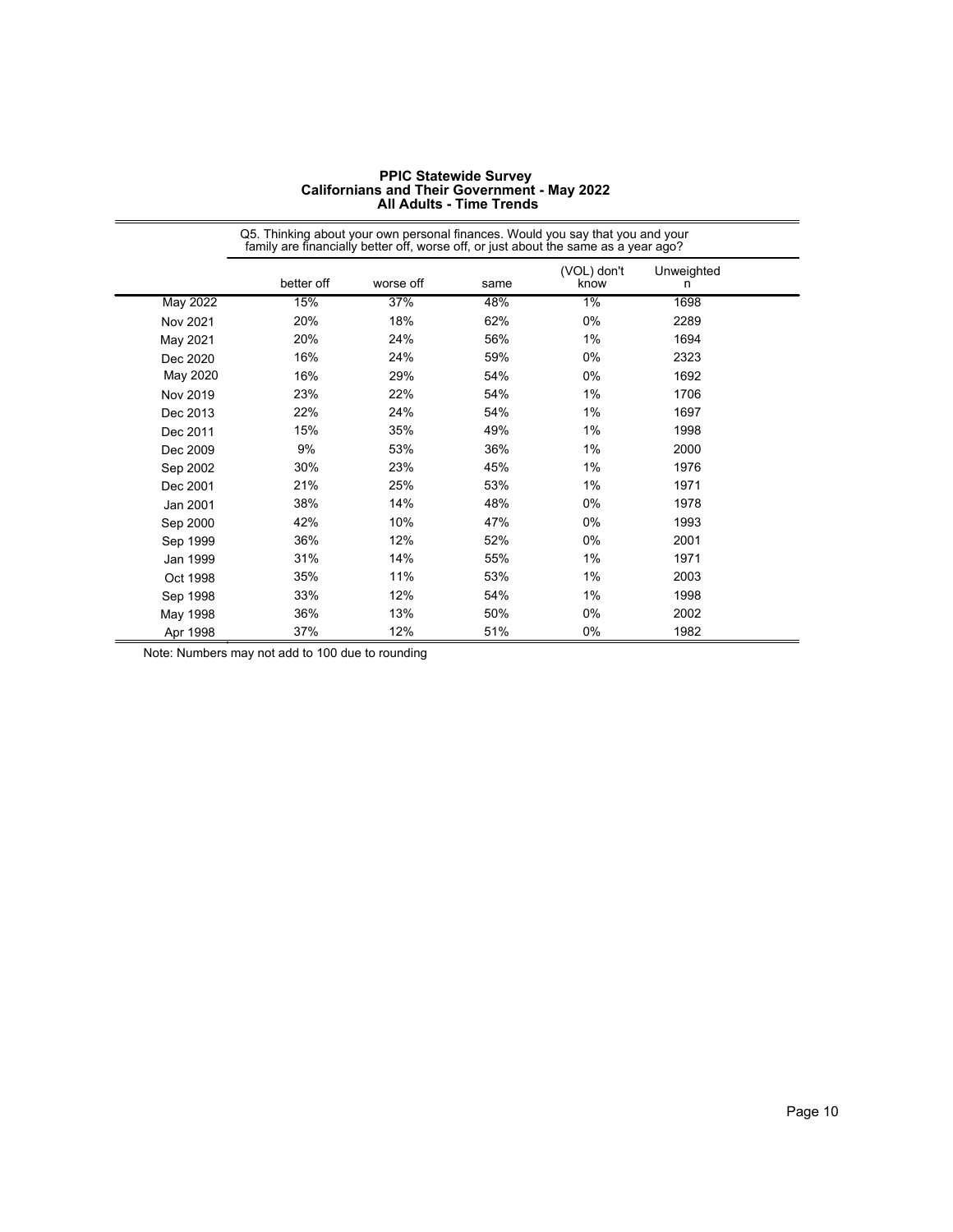|                      | Q6. Have recent price increases caused any financial hardships<br>for you or others in your household, or not? IF YES ASK: Has<br>that been a serious hardship, or not? |                     |            |                     |              |  |
|----------------------|-------------------------------------------------------------------------------------------------------------------------------------------------------------------------|---------------------|------------|---------------------|--------------|--|
|                      | yes, serious                                                                                                                                                            | yes, not<br>serious | no         | (VOL) don't<br>know | Unweighted   |  |
| May 2022<br>Mar 2022 | 36%<br>35%                                                                                                                                                              | 31%<br>32%          | 32%<br>33% | 1%<br>0%            | 1699<br>1670 |  |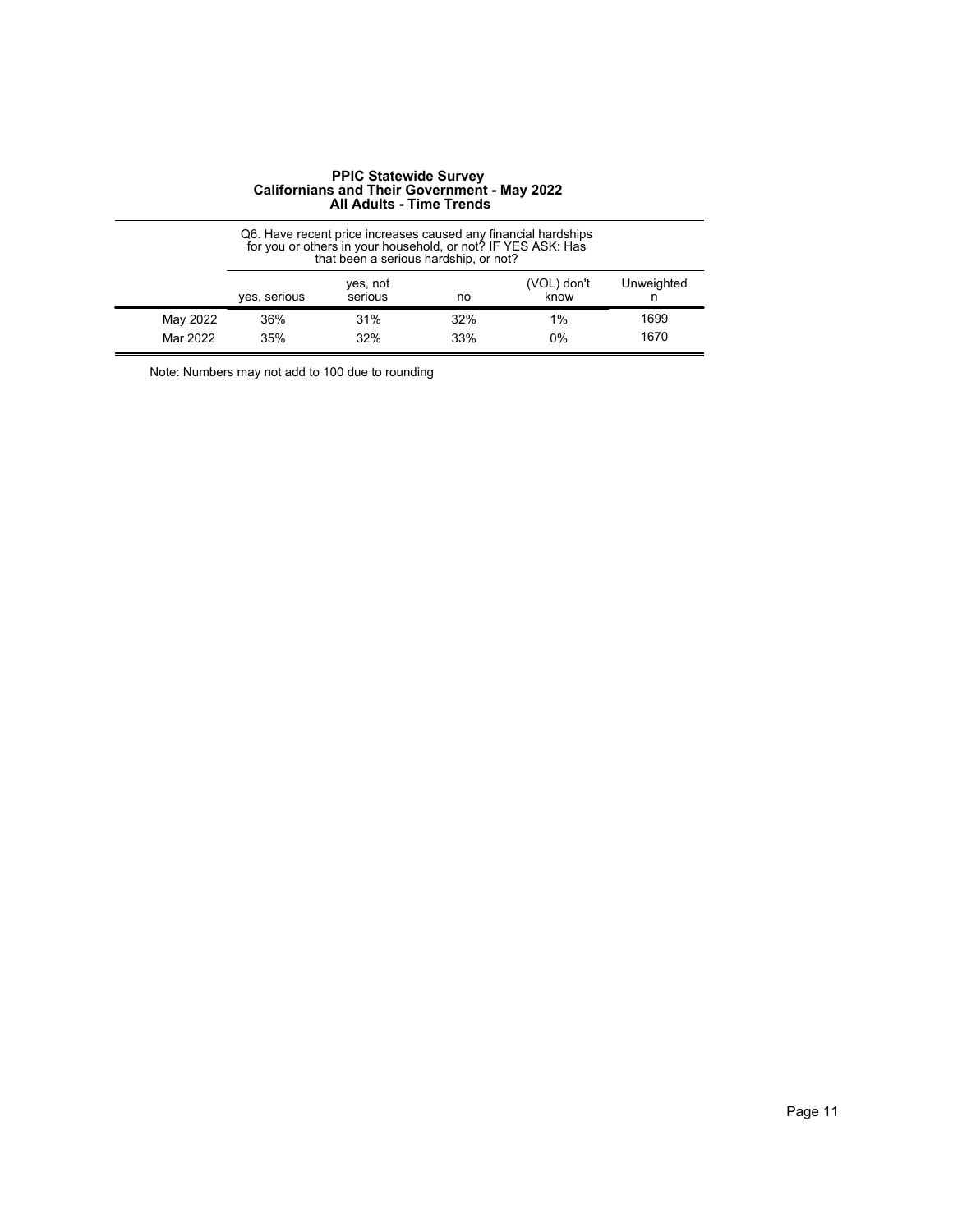|          | Q7. Some people think that California is divided<br>into economic groups, the haves and have-nots,<br>while others think it is not divided that way. Do<br>you think that California is divided into haves<br>and have-nots, or do you think that California is<br>not divided? |     |    |      |  |
|----------|---------------------------------------------------------------------------------------------------------------------------------------------------------------------------------------------------------------------------------------------------------------------------------|-----|----|------|--|
|          | divided into<br>not divided<br>[VOL] don't<br>Unweighted<br>haves and<br>have-nots<br>that way<br>know<br>n                                                                                                                                                                     |     |    |      |  |
| May 2022 | 71%                                                                                                                                                                                                                                                                             | 25% | 4% | 1689 |  |
| Oct 2020 | 64%                                                                                                                                                                                                                                                                             | 32% | 4% | 1690 |  |
| Nov 2019 | 63%                                                                                                                                                                                                                                                                             | 31% | 6% | 1693 |  |
| Dec 2018 | 67%                                                                                                                                                                                                                                                                             | 30% | 3% | 1687 |  |
| Dec 2015 | 67%                                                                                                                                                                                                                                                                             | 29% | 5% | 1690 |  |
| Dec 2014 | 68%                                                                                                                                                                                                                                                                             | 28% | 4% | 1686 |  |
| Dec 2013 | 66%                                                                                                                                                                                                                                                                             | 30% | 4% | 1693 |  |
| Dec 2011 | 63%                                                                                                                                                                                                                                                                             | 34% | 4% | 1994 |  |
| Sep 2002 | 61%                                                                                                                                                                                                                                                                             | 34% | 5% | 1968 |  |
| Jan 1999 | 56%                                                                                                                                                                                                                                                                             | 41% | 3% | 1969 |  |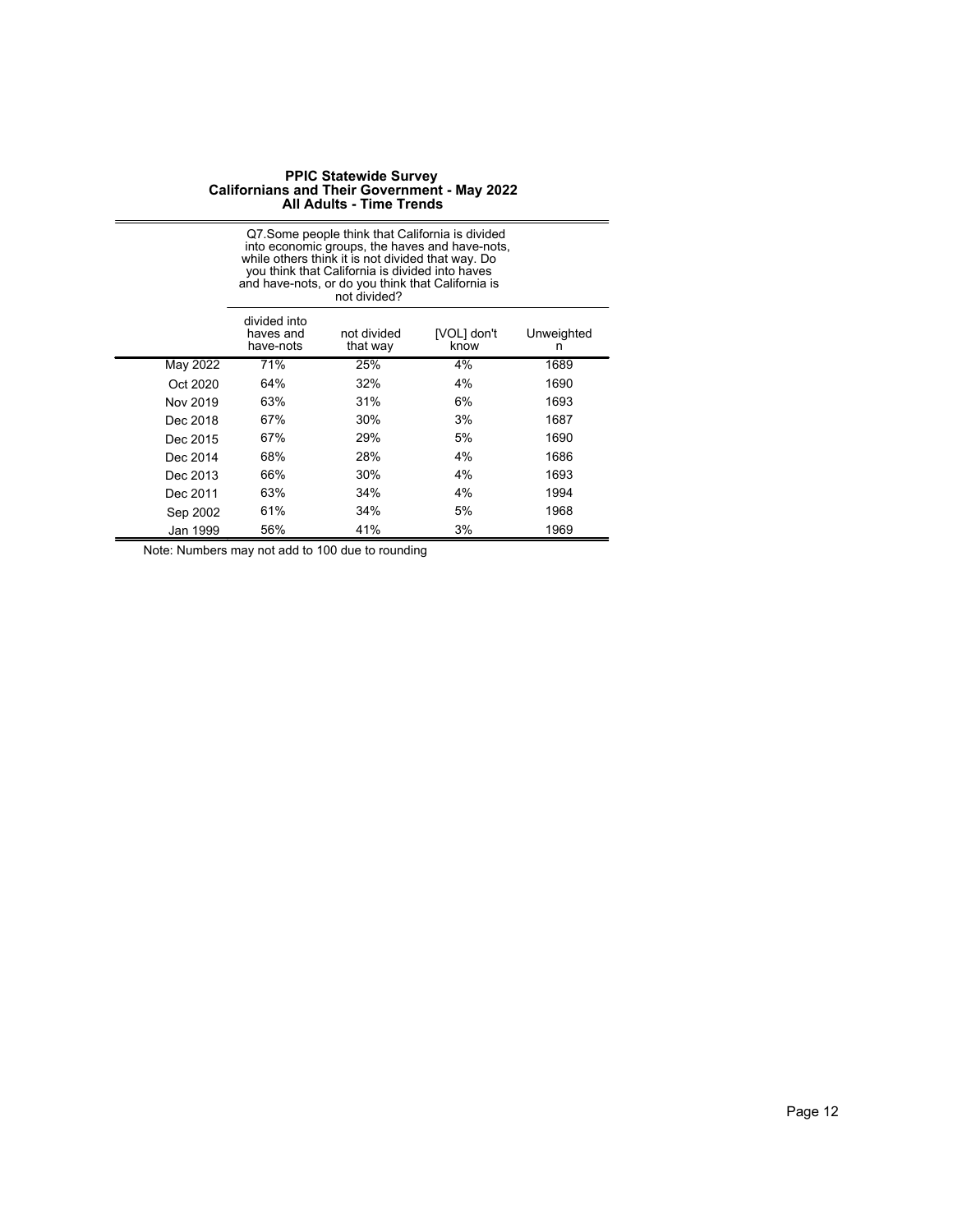|          | Q8. If you had to choose, which of these groups are you in; the<br>haves or have-nots? |     |       |    |      |  |  |
|----------|----------------------------------------------------------------------------------------|-----|-------|----|------|--|--|
|          | Unweighted<br>[VOL] don't<br>have-nots<br>[VOL] neither<br>haves<br>know               |     |       |    |      |  |  |
| May 2022 | 39%                                                                                    | 45% | 10%   | 6% | 1671 |  |  |
| Oct 2020 | 44%                                                                                    | 43% | 10%   | 4% | 1681 |  |  |
| Nov 2019 | 41%                                                                                    | 44% | 9%    | 6% | 1670 |  |  |
| Dec 2018 | 40%                                                                                    | 45% | 9%    | 6% | 1669 |  |  |
| Dec 2015 | 40%                                                                                    | 44% | 12%   | 5% | 1676 |  |  |
| Dec 2014 | 40%                                                                                    | 46% | 9%    | 5% | 1670 |  |  |
| Dec 2013 | 40%                                                                                    | 45% | 9%    | 5% | 1671 |  |  |
| Dec 2011 | 39%                                                                                    | 48% | 8%    | 4% | 1982 |  |  |
| Sep 2002 | 60%                                                                                    | 32% | 0%    | 8% | 1948 |  |  |
| Jan 1999 | 57%                                                                                    | 35% | $0\%$ | 8% | 1950 |  |  |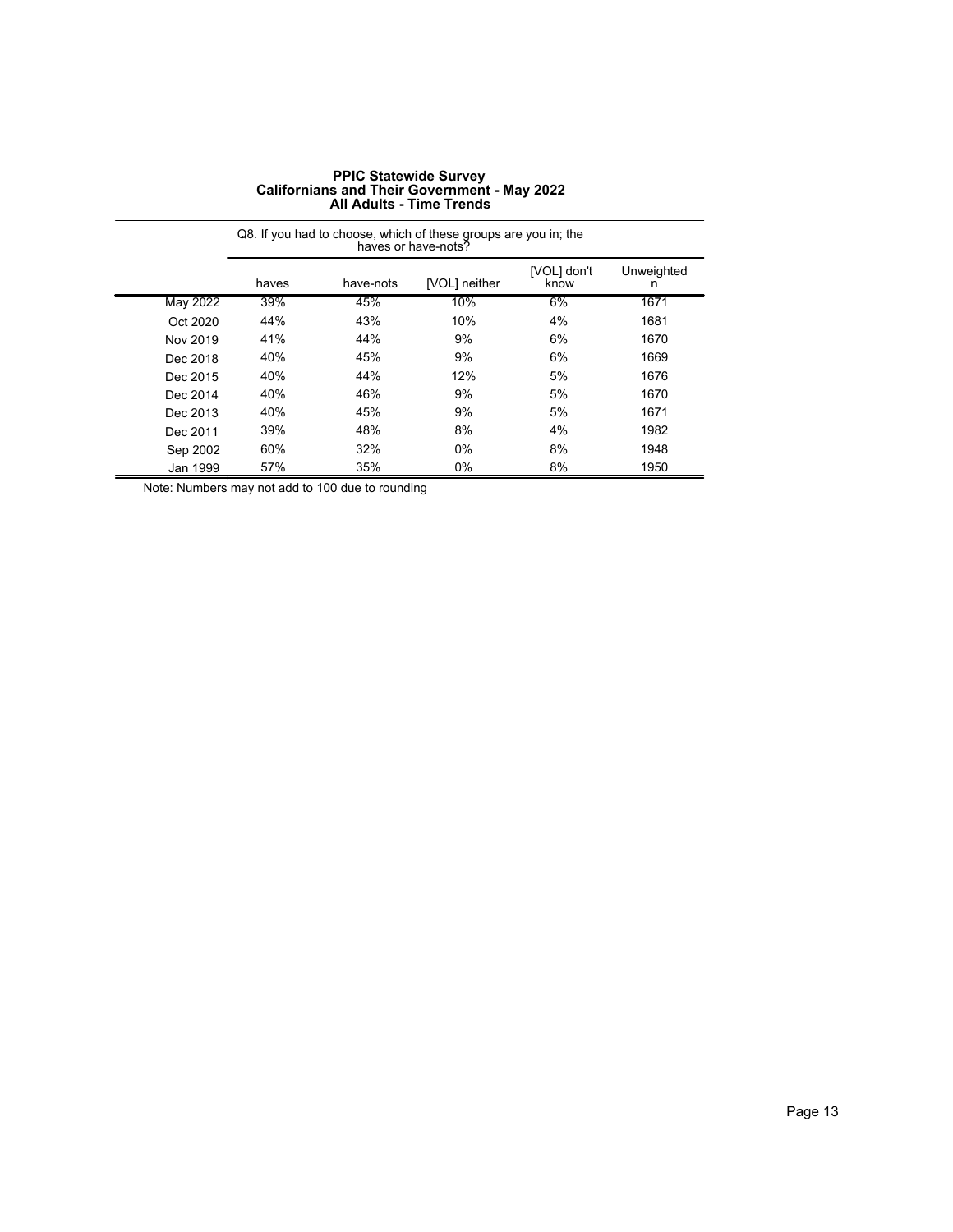|          | big problem | somewhat of<br>a problem | not a<br>problem | (VOL) don't<br>know | Unweighted<br>n |
|----------|-------------|--------------------------|------------------|---------------------|-----------------|
| May 2022 | 35%         | 38%                      | 18%              | 8%                  | 1695            |
| Feb 2022 | 39%         | 36%                      | 19%              | 7%                  | 1633            |
| May 2021 | 36%         | 37%                      | 19%              | 7%                  | 1696            |
| Jan 2021 | 38%         | 41%                      | 12%              | 9%                  | 1702            |
| May 2020 | 46%         | 38%                      | 10%              | 6%                  | 1698            |
| Jan 2020 | 42%         | 37%                      | 14%              | 6%                  | 1705            |
| May 2019 | 45%         | 36%                      | 12%              | 7%                  | 1700            |
| Jan 2019 | 40%         | 38%                      | 18%              | 4%                  | 1701            |
| Jan 2018 | 43%         | 35%                      | 15%              | 7%                  | 1701            |
| May 2017 | 43%         | 37%                      | 13%              | 7%                  | 1702            |
| Jan 2017 | 37%         | 45%                      | 13%              | 5%                  | 1698            |
| May 2016 | 44%         | 37%                      | 13%              | 6%                  | 1702            |
| Mar 2016 | 48%         | 36%                      | 11%              | 5%                  | 1705            |
| Jan 2016 | 42%         | 40%                      | 14%              | 5%                  | 1697            |
| Dec 2015 | 45%         | 36%                      | 11%              | 8%                  | 1697            |
| Jun 2015 | 47%         | 36%                      | 12%              | 5%                  | 1702            |
| Mar 2015 | 45%         | 36%                      | 11%              | 8%                  | 1699            |
| Jan 2015 | 46%         | 39%                      | 11%              | 4%                  | 1703            |
| Dec 2014 | 51%         | 39%                      | 8%               | 3%                  | 1695            |
| Oct 2014 | 54%         | 33%                      | 7%               | 6%                  | 1698            |
| Sep 2014 | 55%         | 32%                      | 7%               | 6%                  | 1695            |
| May 2014 | 52%         | 38%                      | 5%               | 4%                  | 1698            |
| Jan 2014 | 50%         | 40%                      | 7%               | 3%                  | 1704            |
| Sep 2013 | 58%         | 33%                      | 5%               | 4%                  | 1700            |
| May 2013 | 61%         | 30%                      | 6%               | 2%                  | 1703            |
| Mar 2013 | 65%         | 27%                      | 5%               | 2%                  | 1701            |
| Jan 2013 | 63%         | 28%                      | 6%               | 3%                  | 1703            |
| Dec 2012 | 68%         | 26%                      | 4%               | 2%                  | 1997            |
| Oct 2012 | 70%         | 25%                      | 2%               | 2%                  | 2005            |
| Sep 2012 | 69%         | 24%                      | 2%               | 4%                  | 1998            |
| May 2012 | 69%         | 23%                      | 3%               | 5%                  | 2002            |
| Apr 2012 | 71%         | 22%                      | 3%               | 3%                  | 2004            |
| Mar 2012 | 67%         | 24%                      | 5%               | 4%                  | 2000            |
| Jan 2012 | 64%         | 30%                      | 4%               | 2%                  | 2001            |
| Dec 2011 | 69%         | 24%                      | 3%               | 4%                  | 2001            |
| Sep 2011 | 68%         | 27%                      | 2%               | 3%                  | 1999            |
| Jun 2011 | 70%         | 24%                      | 4%               | 2%                  | 2004            |
| Mar 2011 | 68%         | 24%                      | 4%               | 3%                  | 1999            |
| Jan 2011 | 68%         | 26%                      | 3%               | 3%                  | 2002            |
| Sep 2010 | 80%         | 17%                      | 2%               | 2%                  | 2002            |
| May 2010 | 81%         | 15%                      | 1%               | 3%                  | 2001            |

Q9. Do you think the state budget situation in California—that is, the balance between government spending and revenues—is a big problem, somewhat of a problem, or not a problem for the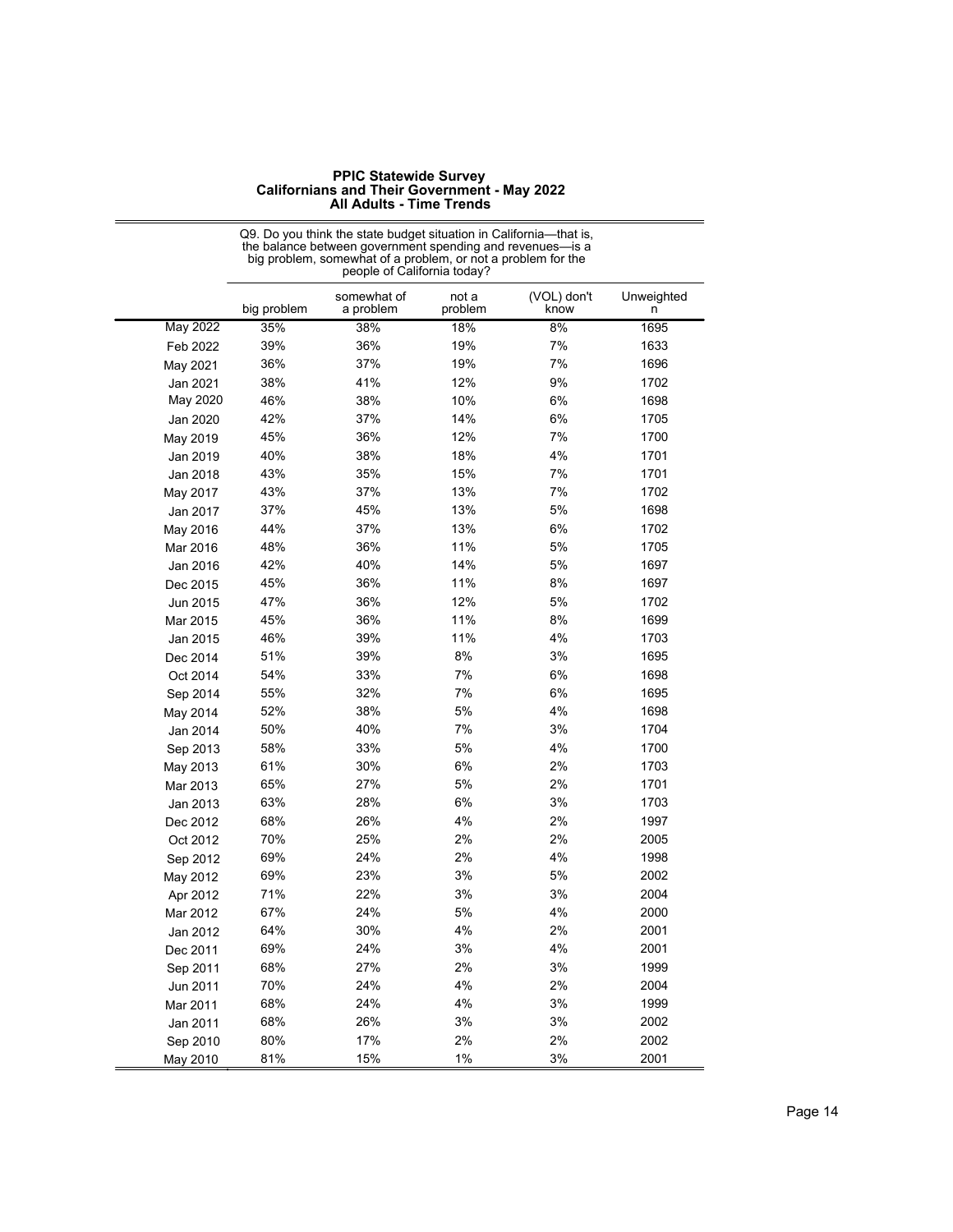|          | big problem, somewhat of a problem, or not a problem for the<br>people of California today? |                          |                  |                     |                 |
|----------|---------------------------------------------------------------------------------------------|--------------------------|------------------|---------------------|-----------------|
|          | big problem                                                                                 | somewhat of<br>a problem | not a<br>problem | (VOL) don't<br>know | Unweighted<br>n |
| Mar 2010 | 77%                                                                                         | 19%                      | 2%               | 2%                  | 2001            |
| Jan 2010 | 75%                                                                                         | 21%                      | 2%               | 2%                  | 2000            |
| Dec 2009 | 78%                                                                                         | 18%                      | 2%               | 2%                  | 1999            |
| Sep 2009 | 78%                                                                                         | 18%                      | 2%               | 2%                  | 2002            |
| May 2009 | 74%                                                                                         | 22%                      | 2%               | 3%                  | 2004            |
| Mar 2009 | 75%                                                                                         | 20%                      | 2%               | 3%                  | 2001            |
| Jan 2009 | 75%                                                                                         | 20%                      | 2%               | 2%                  | 2000            |
| Oct 2008 | 74%                                                                                         | 22%                      | 2%               | 2%                  | 2003            |
| Sep 2008 | 78%                                                                                         | 19%                      | 1%               | 2%                  | 2001            |
| Aug 2008 | 73%                                                                                         | 21%                      | 4%               | 2%                  | 1999            |
| May 2008 | 67%                                                                                         | 27%                      | 4%               | 3%                  | 2000            |
| Mar 2008 | 68%                                                                                         | 26%                      | 3%               | 4%                  | 1998            |
| Jan 2008 | 64%                                                                                         | 30%                      | 3%               | 3%                  | 1997            |
| May 2007 | 44%                                                                                         | 43%                      | 6%               | 6%                  | 1996            |
| Jan 2007 | 45%                                                                                         | 42%                      | 7%               | 6%                  | 2011            |
| May 2006 | 58%                                                                                         | 31%                      | 5%               | 6%                  | 1998            |
| Jan 2006 | 61%                                                                                         | 30%                      | 4%               | 4%                  | 2002            |

Q9. Do you think the state budget situation in California—that is, the balance between government spending and revenues—is a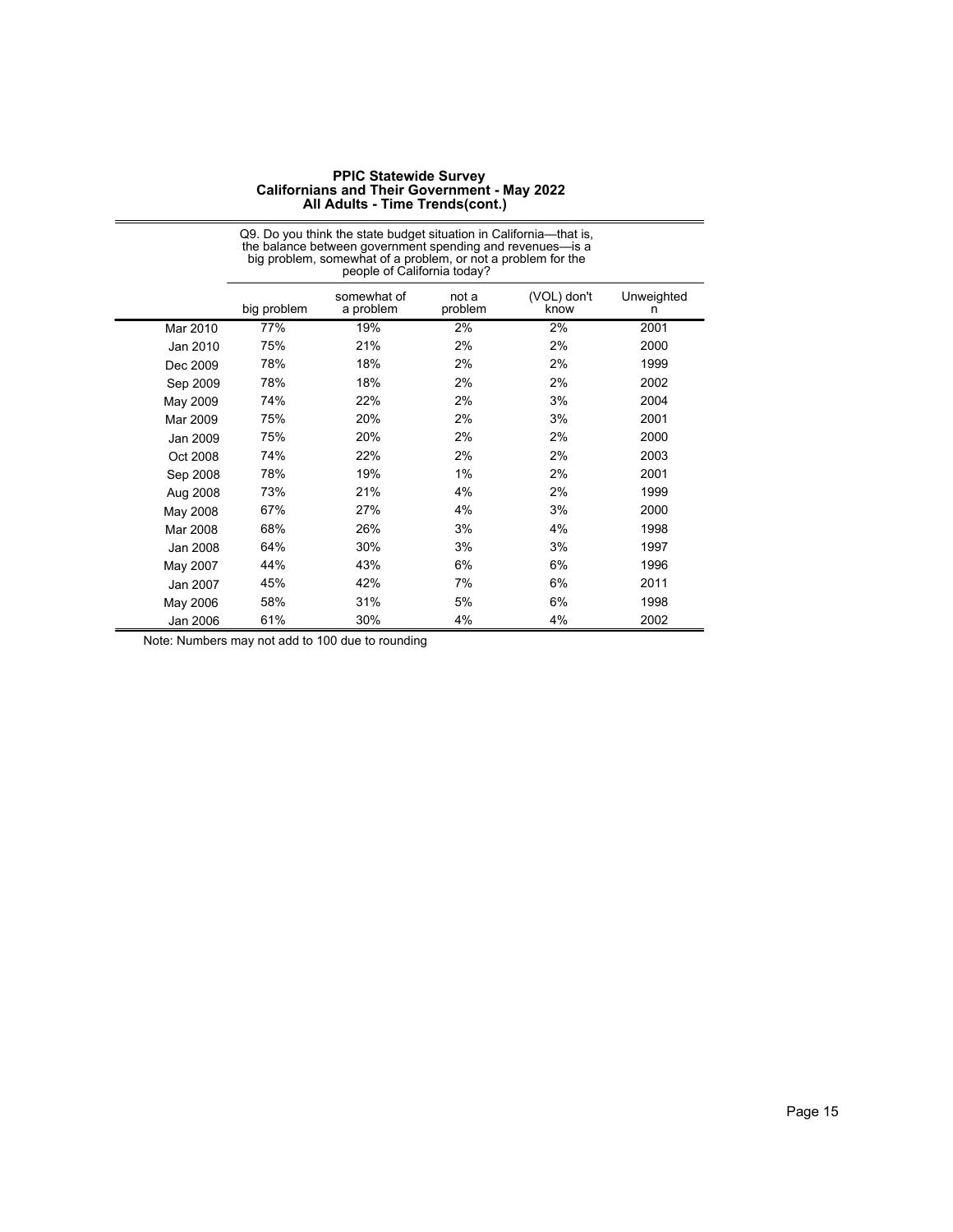|          | Q12. Overall, do you approve or disapprove of<br>the way that Joe Biden is handling his job as<br>president? |            |                     |                 |  |  |
|----------|--------------------------------------------------------------------------------------------------------------|------------|---------------------|-----------------|--|--|
|          | approve                                                                                                      | disapprove | (VOL) don't<br>know | Unweighted<br>n |  |  |
| May 2022 | 50%                                                                                                          | 44%        | 5%                  | 1693            |  |  |
| Mar 2022 | 50%                                                                                                          | 47%        | 3%                  | 1664            |  |  |
| Feb 2022 | 53%                                                                                                          | 43%        | 3%                  | 1630            |  |  |
| Sep 2021 | 58%                                                                                                          | 38%        | 4%                  | 1695            |  |  |
| May 2021 | 66%                                                                                                          | 30%        | 5%                  | 1694            |  |  |
| Mar 2021 | 65%                                                                                                          | 30%        | 5%                  | 1696            |  |  |
| Jan 2021 | 70%                                                                                                          | 24%        | 7%                  | 1693            |  |  |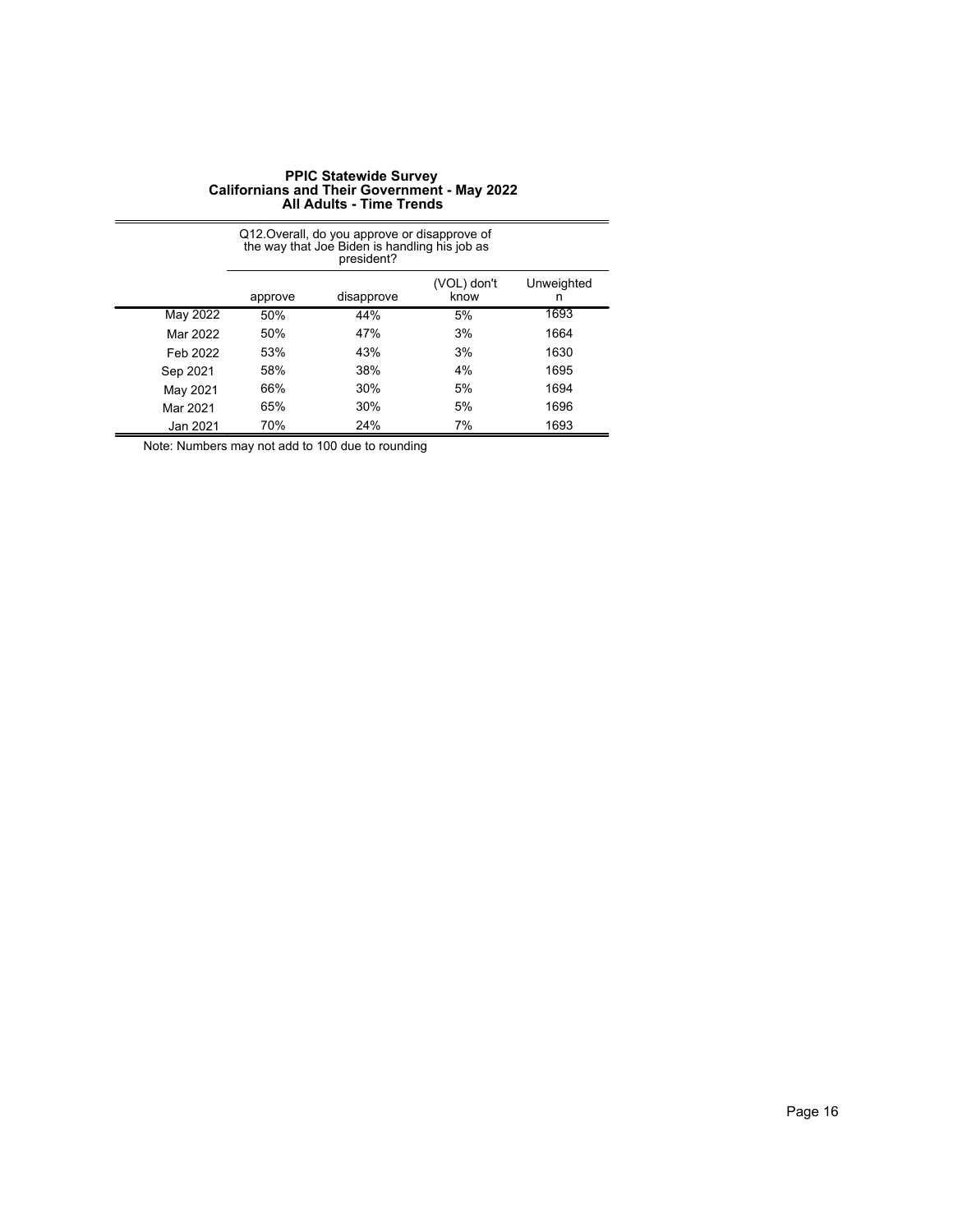|                      | Q13. Overall, do you approve or disapprove of<br>the way that Joe Biden is handling Russia's<br>invasion of Ukraine? |            |                     |              |  |
|----------------------|----------------------------------------------------------------------------------------------------------------------|------------|---------------------|--------------|--|
|                      | approve                                                                                                              | disapprove | (VOL) don't<br>know | Unweighted   |  |
| May 2022<br>Mar 2022 | 47%<br>52%                                                                                                           | 41%<br>43% | 12%<br>5%           | 1692<br>1664 |  |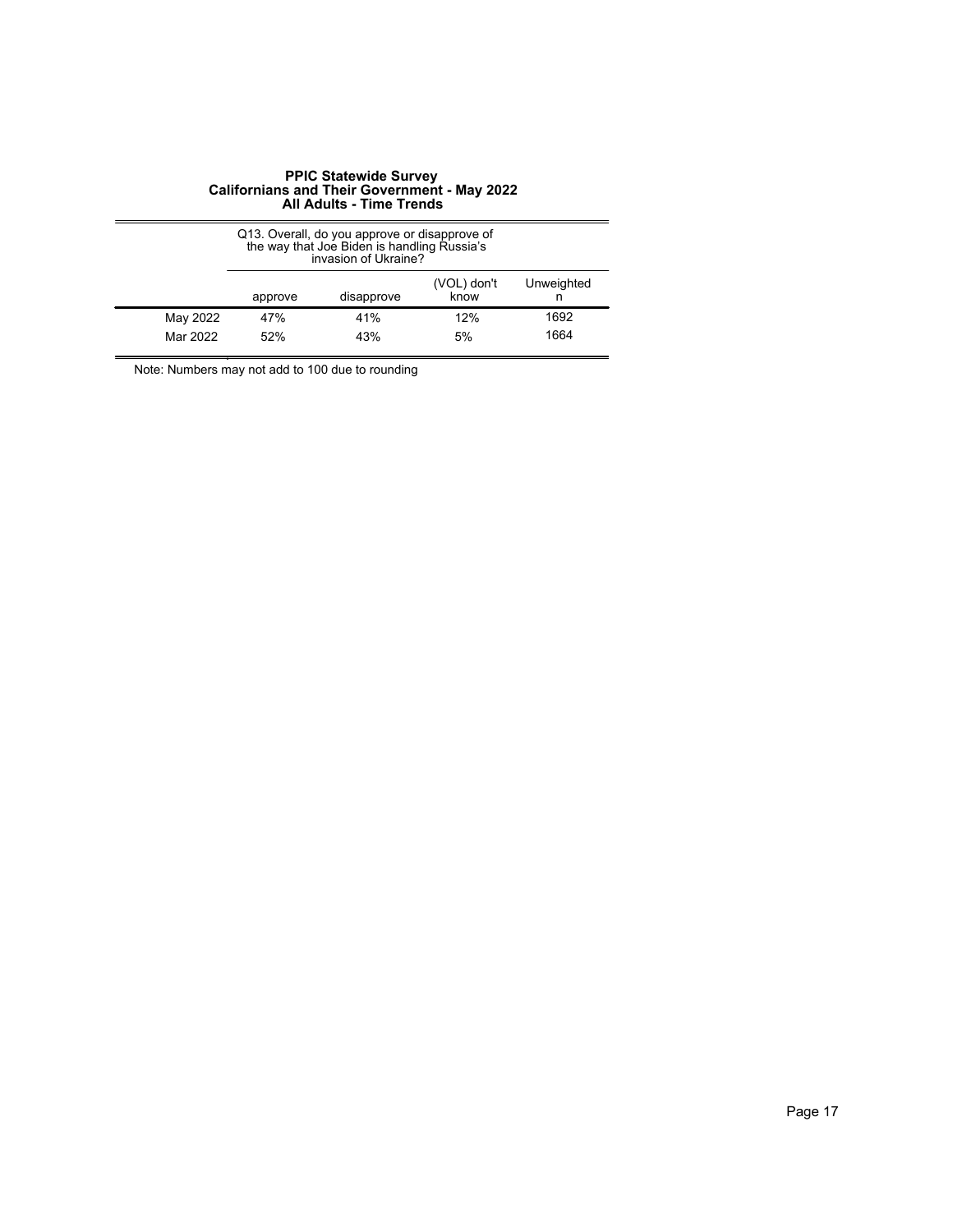|                 |         | Q14. Overall, do you approve or disapprove of<br>the way the U.S. Congress is handling its job? |                     |                 |
|-----------------|---------|-------------------------------------------------------------------------------------------------|---------------------|-----------------|
|                 | approve | disapprove                                                                                      | (VOL) don't<br>know | Unweighted<br>n |
| <b>May 2022</b> | 32%     | 59%                                                                                             | 9%                  | 1692            |
| Mar 2022        | 37%     | 57%                                                                                             | 5%                  | 1661            |
| Feb 2022        | 32%     | 60%                                                                                             | 8%                  | 1633            |
| Sep 2021        | 41%     | 52%                                                                                             | 7%                  | 1686            |
| May 2021        | 43%     | 49%                                                                                             | 8%                  | 1692            |
| Mar 2021        | 42%     | 51%                                                                                             | 6%                  | 1700            |
| Jan 2021        | 42%     | 51%                                                                                             | 7%                  | 1693            |
| Oct 2020        | 36%     | 57%                                                                                             | 7%                  | 1687            |
| Sep 2020        | 31%     | 63%                                                                                             | 6%                  | 1684            |
| May 2020        | 38%     | 55%                                                                                             | 7%                  | 1683            |
| Feb 2020        | 38%     | 56%                                                                                             | 6%                  | 1688            |
| Jan 2020        | 38%     | 55%                                                                                             | 7%                  | 1684            |
| Nov 2019        | 28%     | 64%                                                                                             | 8%                  | 1690            |
| Sep 2019        | 33%     | 58%                                                                                             | 9%                  | 1680            |
| Jul 2019        | 25%     | 65%                                                                                             | 9%                  | 1696            |
| May 2019        | 30%     | 63%                                                                                             | 7%                  | 1690            |
| Mar 2019        | 36%     | 56%                                                                                             | 8%                  | 1690            |
| Jan 2019        | 34%     | 59%                                                                                             | 7%                  | 1690            |
| Dec 2018        | 29%     | 62%                                                                                             | 9%                  | 1686            |
| Oct 2018        | 25%     | 64%                                                                                             | 11%                 | 1689            |
| Sep 2018        | 28%     | 61%                                                                                             | 10%                 | 1694            |
| Jul 2018        | 20%     | 71%                                                                                             | 9%                  | 1697            |
| May 2018        | 24%     | 66%                                                                                             | 10%                 | 1684            |
| Mar 2018        | 29%     | 65%                                                                                             | 6%                  | 1697            |
| Jan 2018        | 21%     | 72%                                                                                             | 7%                  | 1698            |
| Dec 2017        | 22%     | 70%                                                                                             | 8%                  | 1700            |
| Sep 2017        | 24%     | 70%                                                                                             | 6%                  | 1726            |
| Jul 2017        | 24%     | 68%                                                                                             | 8%                  | 1702            |
| May 2017        | 26%     | 66%                                                                                             | 8%                  | 1695            |
| Mar 2017        | 36%     | 55%                                                                                             | 9%                  | 1692            |
| Jan 2017        | 33%     | 58%                                                                                             | 9%                  | 1689            |
| Oct 2016        | 31%     | 59%                                                                                             | 10%                 | 1703            |
| Sep 2016        | 29%     | 65%                                                                                             | 6%                  | 1699            |
| <b>Jul 2016</b> | 28%     | 66%                                                                                             | 6%                  | 1696            |
| May 2016        | 28%     | 67%                                                                                             | 6%                  | 1696            |
| Mar 2016        | 24%     | 70%                                                                                             | 6%                  | 1706            |
| Jan 2016        | 32%     | 63%                                                                                             | 5%                  | 1694            |
| Dec 2015        | 26%     | 67%                                                                                             | 7%                  | 1697            |
| Sep 2015        | 32%     | 62%                                                                                             | 7%                  | 1702            |
| Jul 2015        | 29%     | 63%                                                                                             | 9%                  | 1690            |
| Jun 2015        | 27%     | 68%                                                                                             | 5%                  | 1701            |
| Mar 2015        | 24%     | 69%                                                                                             | 7%                  | 1694            |
| Jan 2015        | 38%     | 55%                                                                                             | 7%                  | 1700            |
| Oct 2014        | 24%     | 68%                                                                                             | 8%                  | 1689            |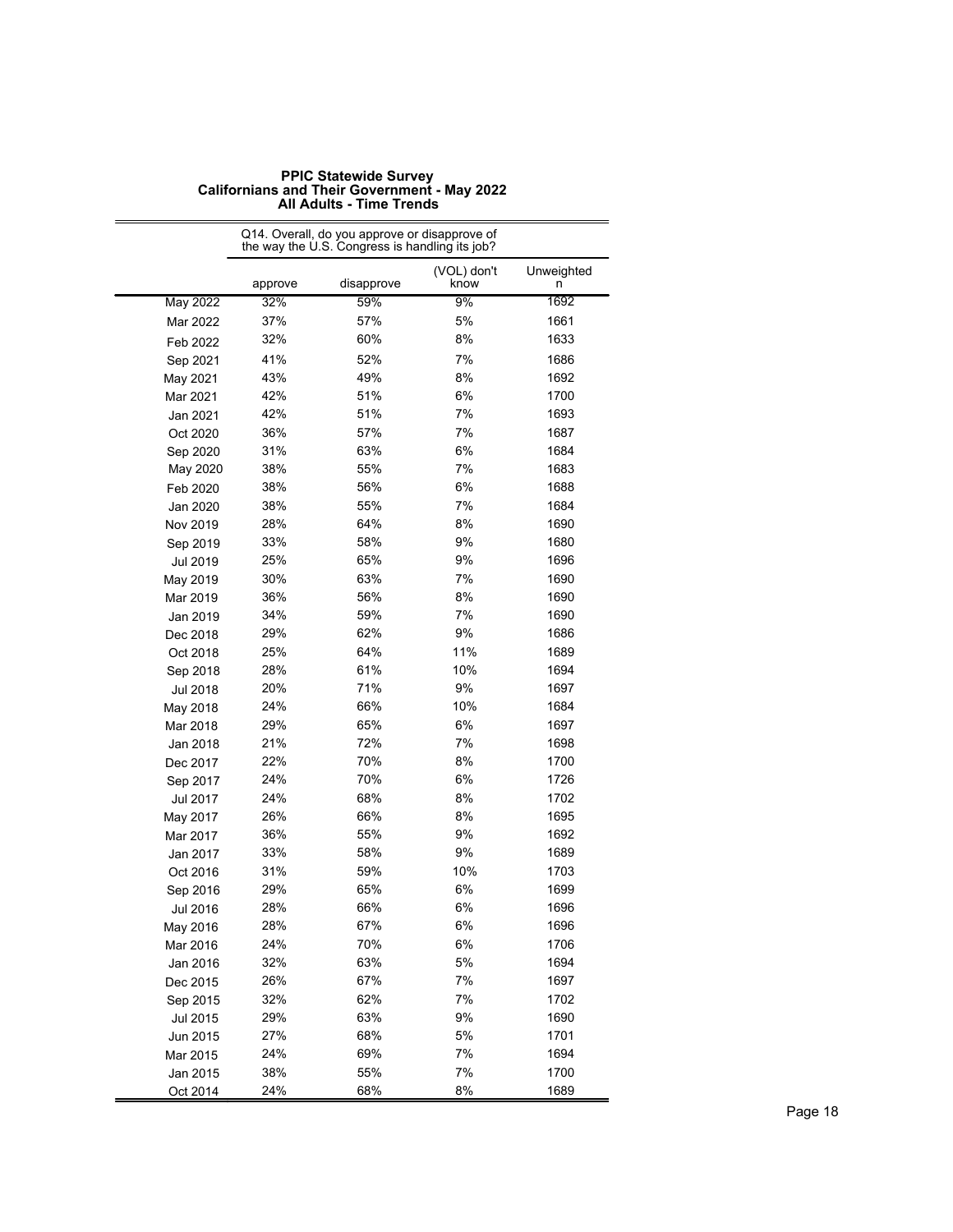|                 | Q14. Overall, do you approve or disapprove of<br>the way the U.S. Congress is handling its job? |            |                     |                 |  |
|-----------------|-------------------------------------------------------------------------------------------------|------------|---------------------|-----------------|--|
|                 | approve                                                                                         | disapprove | (VOL) don't<br>know | Unweighted<br>n |  |
| Sep 2014        | 24%                                                                                             | 66%        | 10%                 | 1682            |  |
| <b>Jul 2014</b> | 22%                                                                                             | 72%        | 6%                  | 1690            |  |
| May 2014        | 24%                                                                                             | 69%        | 7%                  | 1697            |  |
| Mar 2014        | 19%                                                                                             | 74%        | 7%                  | 1695            |  |
| Jan 2014        | 26%                                                                                             | 69%        | 5%                  | 1702            |  |
| Dec 2013        | 18%                                                                                             | 76%        | 6%                  | 1693            |  |
| Sep 2013        | 28%                                                                                             | 65%        | 8%                  | 1682            |  |
| <b>Jul 2013</b> | 30%                                                                                             | 62%        | 7%                  | 2092            |  |
| May 2013        | 31%                                                                                             | 62%        | 6%                  | 1696            |  |
| Mar 2013        | 29%                                                                                             | 67%        | 4%                  | 1696            |  |
| Jan 2013        | 34%                                                                                             | 59%        | 7%                  | 1700            |  |
| Oct 2012        | 26%                                                                                             | 67%        | 7%                  | 2000            |  |
| Sep 2012        | 27%                                                                                             | 67%        | 7%                  | 1989            |  |
| Aug 2012        | 27%                                                                                             | 66%        | 7%                  | 2485            |  |
| May 2012        | 22%                                                                                             | 69%        | 8%                  | 1993            |  |
| Mar 2012        | 24%                                                                                             | 68%        | 8%                  | 1992            |  |
| Jan 2012        | 25%                                                                                             | 69%        | 5%                  | 1993            |  |
| Dec 2011        | 20%                                                                                             | 75%        | 5%                  | 1988            |  |
| Sep 2011        | 27%                                                                                             | 64%        | 9%                  | 1996            |  |
| Jul 2011        | 25%                                                                                             | 65%        | 10%                 | 2495            |  |
| Mar 2011        | 30%                                                                                             | 58%        | 12%                 | 1988            |  |
| Oct 2010        | 31%                                                                                             | 64%        | 5%                  | 1988            |  |
| Sep 2010        | 26%                                                                                             | 66%        | 8%                  | 1990            |  |
| May 2010        | 31%                                                                                             | 61%        | 8%                  | 1997            |  |
| Mar 2010        | 24%                                                                                             | 68%        | 8%                  | 1992            |  |
| Jan 2010        | 36%                                                                                             | 55%        | 9%                  | 1991            |  |
| Dec 2009        | 38%                                                                                             | 54%        | 8%                  | 1994            |  |
| Sep 2009        | 39%                                                                                             | 54%        | 7%                  | 2000            |  |
| May 2009        | 47%                                                                                             | 43%        | 10%                 | 1998            |  |
| Mar 2009        | 43%                                                                                             | 47%        | 10%                 | 1993            |  |
| Jan 2009        | 37%                                                                                             | 56%        | 7%                  | 1997            |  |
| Oct 2008        | 23%                                                                                             | 71%        | 6%                  | 1993            |  |
| Sep 2008        | 29%                                                                                             | 63%        | 9%                  | 1991            |  |
| Aug 2008        | 27%                                                                                             | 64%        | 9%                  | 1990            |  |
| Mar 2008        | 33%                                                                                             | 55%        | 12%                 | 1992            |  |
| Dec 2007        | 31%                                                                                             | 62%        | 7%                  | 1992            |  |
| Sep 2007        | 33%                                                                                             | 57%        | 10%                 | 1990            |  |
| Jun 2007        | 33%                                                                                             | 54%        | 13%                 | 1989            |  |
| Jan 2007        | 42%                                                                                             | 44%        | 13%                 | 2006            |  |
| Sep 2006        | 37%                                                                                             | 54%        | 9%                  | 1994            |  |
| Mar 2006        | 35%                                                                                             | 54%        | 11%                 | 1992            |  |
| Oct 2005        | 42%                                                                                             | 46%        | 11%                 | 1996            |  |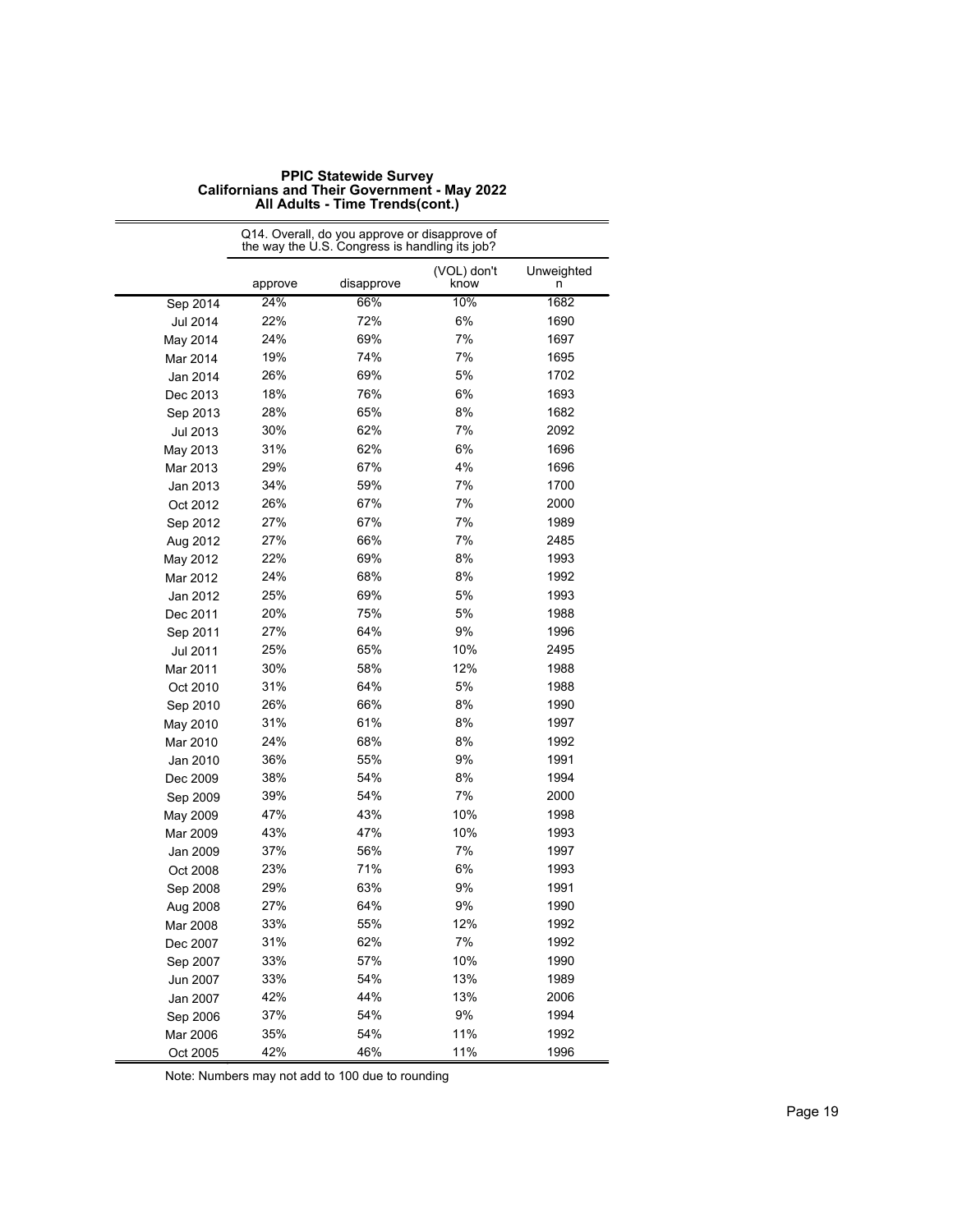|          | Q15. Do you think things in the United States<br>are generally going in the right direction or the<br>wrong direction? |                    |                     |                 |  |  |
|----------|------------------------------------------------------------------------------------------------------------------------|--------------------|---------------------|-----------------|--|--|
|          | right direction                                                                                                        | wrong<br>direction | (VOL) don't<br>know | Unweighted<br>n |  |  |
| May 2022 | 30%                                                                                                                    | 63%                | 6%                  | 1685            |  |  |
| Feb 2022 | 38%                                                                                                                    | 56%                | 6%                  | 1624            |  |  |
| Sep 2021 | 46%                                                                                                                    | 50%                | 5%                  | 1687            |  |  |
| May 2021 | 53%                                                                                                                    | 43%                | 4%                  | 1698            |  |  |
| Jan 2021 | 52%                                                                                                                    | 43%                | 6%                  | 1699            |  |  |
| Oct 2020 | 33%                                                                                                                    | 62%                | 5%                  | 1690            |  |  |
| Nov 2019 | 34%                                                                                                                    | 61%                | 5%                  | 1677            |  |  |
| Jan 2019 | 30%                                                                                                                    | 66%                | 3%                  | 1686            |  |  |
| Oct 2018 | 36%                                                                                                                    | 57%                | 7%                  | 1693            |  |  |
| Dec 2017 | 29%                                                                                                                    | 65%                | 6%                  | 1692            |  |  |
| May 2017 | 29%                                                                                                                    | 65%                | 6%                  | 1689            |  |  |
| Jan 2017 | 36%                                                                                                                    | 57%                | 7%                  | 1689            |  |  |
| Oct 2016 | 43%                                                                                                                    | 50%                | 7%                  | 1697            |  |  |
| Mar 2016 | 40%                                                                                                                    | 56%                | 4%                  | 1702            |  |  |
| Sep 2015 | 44%                                                                                                                    | 51%                | 5%                  | 1690            |  |  |
| Mar 2015 | 40%                                                                                                                    | 54%                | 6%                  | 1690            |  |  |
| Mar 2014 | 39%                                                                                                                    | 56%                | 5%                  | 1691            |  |  |
| Dec 2013 | 35%                                                                                                                    | 57%                | 7%                  | 1693            |  |  |
| Jan 2013 | 56%                                                                                                                    | 39%                | 5%                  | 1701            |  |  |
| Oct 2012 | 46%                                                                                                                    | 49%                | 5%                  | 1998            |  |  |
| Sep 2011 | 30%                                                                                                                    | 65%                | 5%                  | 1989            |  |  |
| Oct 2010 | 36%                                                                                                                    | 58%                | 6%                  | 1982            |  |  |
| Dec 2009 | 42%                                                                                                                    | 53%                | 5%                  | 1997            |  |  |
| May 2009 | 57%                                                                                                                    | 37%                | 6%                  | 2000            |  |  |
| Jan 2009 | 32%                                                                                                                    | 62%                | 6%                  | 1993            |  |  |
| Aug 2008 | 21%                                                                                                                    | 74%                | 5%                  | 1994            |  |  |
| Mar 2008 | 22%                                                                                                                    | 73%                | 6%                  | 1997            |  |  |
| Jun 2007 | 31%                                                                                                                    | 63%                | 6%                  | 1982            |  |  |
| Jan 2007 | 34%                                                                                                                    | 60%                | 6%                  | 2003            |  |  |
| Oct 2006 | 31%                                                                                                                    | 62%                | 7%                  | 1992            |  |  |
| Sep 2005 | 34%                                                                                                                    | 62%                | 5%                  | 2002            |  |  |
| Jan 2005 | 43%                                                                                                                    | 51%                | 5%                  | 1997            |  |  |
| Sep 2004 | 42%                                                                                                                    | 54%                | 4%                  | 1995            |  |  |
| Sep 2003 | 42%                                                                                                                    | 51%                | 7%                  | 1979            |  |  |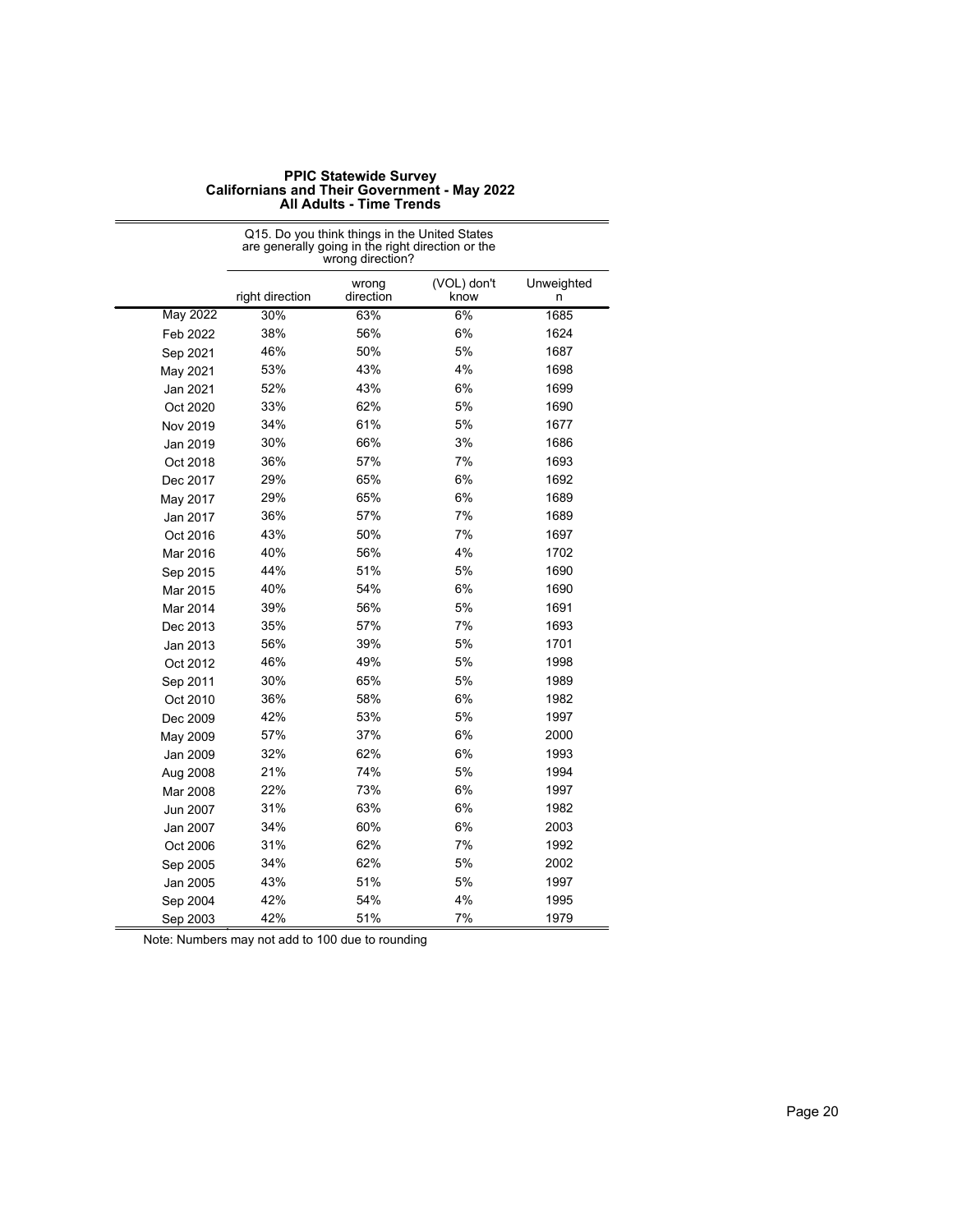|                 | States will have good times financially or bad<br>times? |           |                     |                 |  |
|-----------------|----------------------------------------------------------|-----------|---------------------|-----------------|--|
|                 | good times                                               | bad times | (VOL) don't<br>know | Unweighted<br>n |  |
| <b>May 2022</b> | 22%                                                      | 70%       | 8%                  | 1691            |  |
| Feb 2022        | 38%                                                      | 54%       | 8%                  | 1631            |  |
| Sep 2021        | 44%                                                      | 47%       | 9%                  | 1694            |  |
| May 2021        | 55%                                                      | 39%       | 5%                  | 1694            |  |
| Jan 2021        | 45%                                                      | 49%       | 6%                  | 1697            |  |
| Sep 2020        | 35%                                                      | 58%       | 7%                  | 1687            |  |
| May 2020        | 23%                                                      | 70%       | 6%                  | 1693            |  |
| Nov 2019        | 47%                                                      | 43%       | 10%                 | 1692            |  |
| Oct 2018        | 48%                                                      | 42%       | 10%                 | 1695            |  |
| May 2017        | 39%                                                      | 50%       | 11%                 | 1697            |  |
| Jan 2017        | 52%                                                      | 39%       | 8%                  | 1692            |  |
| Oct 2016        | 46%                                                      | 39%       | 15%                 | 1693            |  |
| Mar 2016        | 48%                                                      | 42%       | 10%                 | 1702            |  |
| Sep 2015        | 48%                                                      | 45%       | 7%                  | 1695            |  |
| Mar 2015        | 53%                                                      | 41%       | 6%                  | 1686            |  |
| Mar 2014        | 45%                                                      | 48%       | 7%                  | 1689            |  |
| Dec 2013        | 43%                                                      | 48%       | 9%                  | 1693            |  |
| Oct 2012        | 45%                                                      | 46%       | 10%                 | 1997            |  |
| Sep 2011        | 29%                                                      | 65%       | 6%                  | 1995            |  |
| Sep 2010        | 35%                                                      | 58%       | 7%                  | 1985            |  |
| Dec 2009        | 35%                                                      | 58%       | 8%                  | 1999            |  |
| May 2009        | 33%                                                      | 61%       | 6%                  | 2001            |  |
| Jan 2009        | 24%                                                      | 71%       | 5%                  | 1995            |  |
| Aug 2008        | 23%                                                      | 70%       | 7%                  | 1992            |  |
| Mar 2008        | 18%                                                      | 76%       | 5%                  | 1998            |  |
| Jun 2007        | 39%                                                      | 53%       | 8%                  | 1993            |  |
| Jan 2007        | 47%                                                      | 46%       | 8%                  | 2006            |  |
| Oct 2006        | 44%                                                      | 46%       | 9%                  | 1996            |  |
| Sep 2005        | 30%                                                      | 63%       | 7%                  | 2002            |  |
| Jan 2005        | 48%                                                      | 43%       | 9%                  | 1996            |  |
| Sep 2004        | 47%                                                      | 41%       | 12%                 | 1996            |  |
| Sep 2003        | 47%                                                      | 42%       | 11%                 | 1974            |  |

Q16. Turning to economic conditions, do you think that during the next 12 months the United States will have good times financially or bad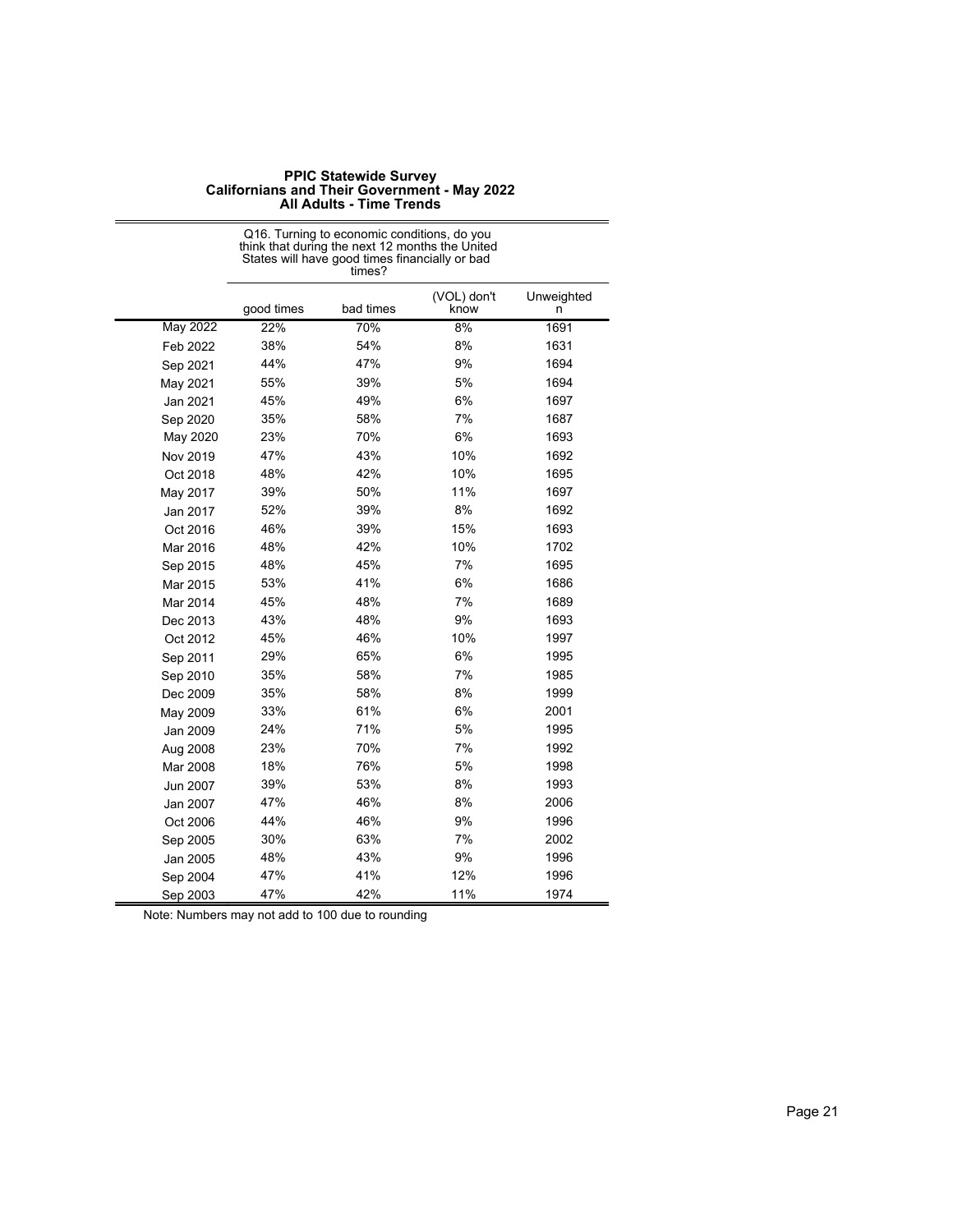|      |                                                                                                                                                                                          | , ,,, , ,,,,,,,     | ,,,,,,,,,,,,,,,,,        |                           |                     |  |  |
|------|------------------------------------------------------------------------------------------------------------------------------------------------------------------------------------------|---------------------|--------------------------|---------------------------|---------------------|--|--|
|      | Q17. How much of the time do you think you can trust the federal government in<br>Washington today to do what is right—just about always, most of the time, or only<br>some of the time? |                     |                          |                           |                     |  |  |
|      | just about<br>always                                                                                                                                                                     | most of the<br>time | only some of<br>the time | (VOL) none<br>of the time | (VOL) don't<br>know |  |  |
| 2022 | 5%                                                                                                                                                                                       | 20%                 | 60%                      | 12%                       | 3%                  |  |  |
| 2021 | 10%                                                                                                                                                                                      | 28%                 | 52%                      | 8%                        | 2%                  |  |  |
| 2021 | 7%                                                                                                                                                                                       | 33%                 | 49%                      | 9%                        | 2%                  |  |  |
| 2020 | 6%                                                                                                                                                                                       | 18%                 | 64%                      | 9%                        | 2%                  |  |  |
| 2020 | 5%                                                                                                                                                                                       | 19%                 | 66%                      | 8%                        | 2%                  |  |  |
| 2018 | 6%                                                                                                                                                                                       | 18%                 | 62%                      | 11%                       | 3%                  |  |  |
| 017  | 7%                                                                                                                                                                                       | 22%                 | 62%                      | 7%                        | 2%                  |  |  |
|      |                                                                                                                                                                                          |                     |                          |                           |                     |  |  |

| <b>PPIC Statewide Survey</b>                        |
|-----------------------------------------------------|
| <b>Californians and Their Government - May 2022</b> |
| <b>All Adults - Time Trends</b>                     |

|                 | just about<br>always | most of the<br>time | only some of<br>the time | (VOL) none<br>of the time | (VOL) don't<br>know | Unweighted<br>n |
|-----------------|----------------------|---------------------|--------------------------|---------------------------|---------------------|-----------------|
| <b>May 2022</b> | 5%                   | 20%                 | 60%                      | 12%                       | 3%                  | 1693            |
| Sep 2021        | 10%                  | 28%                 | 52%                      | 8%                        | 2%                  | 1700            |
| Jan 2021        | 7%                   | 33%                 | 49%                      | 9%                        | 2%                  | 1696            |
| May 2020        | 6%                   | 18%                 | 64%                      | $9%$                      | 2%                  | 1695            |
| Jan 2020        | 5%                   | 19%                 | 66%                      | 8%                        | 2%                  | 1700            |
| May 2018        | 6%                   | 18%                 | 62%                      | 11%                       | 3%                  | 1693            |
| Mar 2017        | 7%                   | 22%                 | 62%                      | 7%                        | 2%                  | 1701            |
| Oct 2016        | 7%                   | 26%                 | 55%                      | 9%                        | 2%                  | 1699            |
| Jun 2015        | 8%                   | 19%                 | 65%                      | 7%                        | 1%                  | 1697            |
| May 2014        | 5%                   | 21%                 | 64%                      | 8%                        | 1%                  | 1698            |
| Dec 2013        | 6%                   | 18%                 | 65%                      | 10%                       | 2%                  | 1696            |
| Oct 2012        | 7%                   | 24%                 | 63%                      | 5%                        | 1%                  | 1999            |
| Dec 2011        | 6%                   | 14%                 | 69%                      | 10%                       | 1%                  | 1998            |
| Oct 2010        | 5%                   | 25%                 | 60%                      | 9%                        | 2%                  | 1992            |
| May 2009        | 6%                   | 30%                 | 56%                      | 6%                        | 2%                  | 2000            |
| Oct 2008        | 4%                   | 18%                 | 66%                      | 11%                       | 2%                  | 1999            |
| Mar 2008        | 5%                   | 22%                 | 64%                      | 7%                        | 2%                  | 1994            |
| Sep 2007        | 4%                   | 19%                 | 67%                      | 8%                        | 2%                  | 1996            |
| Mar 2007        | 5%                   | 23%                 | 64%                      | 5%                        | 2%                  | 1999            |
| Oct 2006        | 5%                   | 21%                 | 62%                      | 10%                       | 2%                  | 1997            |
| Oct 2005        | 6%                   | 23%                 | 59%                      | 9%                        | 3%                  | 1997            |
| Jan 2005        | 6%                   | 26%                 | 59%                      | 7%                        | 1%                  | 1999            |
| Feb 2004        | 5%                   | 25%                 | 57%                      | 10%                       | 3%                  | 1985            |
| Feb 2003        | 7%                   | 31%                 | 56%                      | 3%                        | 2%                  | 1982            |
| Dec 2002        | 7%                   | 30%                 | 57%                      | 5%                        | 1%                  | 1975            |
| Aug 2002        | 7%                   | 30%                 | 58%                      | 4%                        | 1%                  | 1979            |
| Jan 2002        | 7%                   | 39%                 | 52%                      | 1%                        | 1%                  | 1954            |
| Oct 2000        | 4%                   | 29%                 | 62%                      | 4%                        | 1%                  | 1980            |
| Jan 2000        | 7%                   | 26%                 | 62%                      | 5%                        | 1%                  | 1986            |
| Dec 1999        | 6%                   | 26%                 | 63%                      | 5%                        | 1%                  | 1992            |
| Sep 1998        | 5%                   | 28%                 | 63%                      | 4%                        | 0%                  | 1998            |
| May 1998        | 3%                   | 21%                 | 59%                      | 16%                       | 1%                  | 2001            |
| Apr 1998        | 3%                   | 23%                 | 62%                      | 12%                       | 0%                  | 1980            |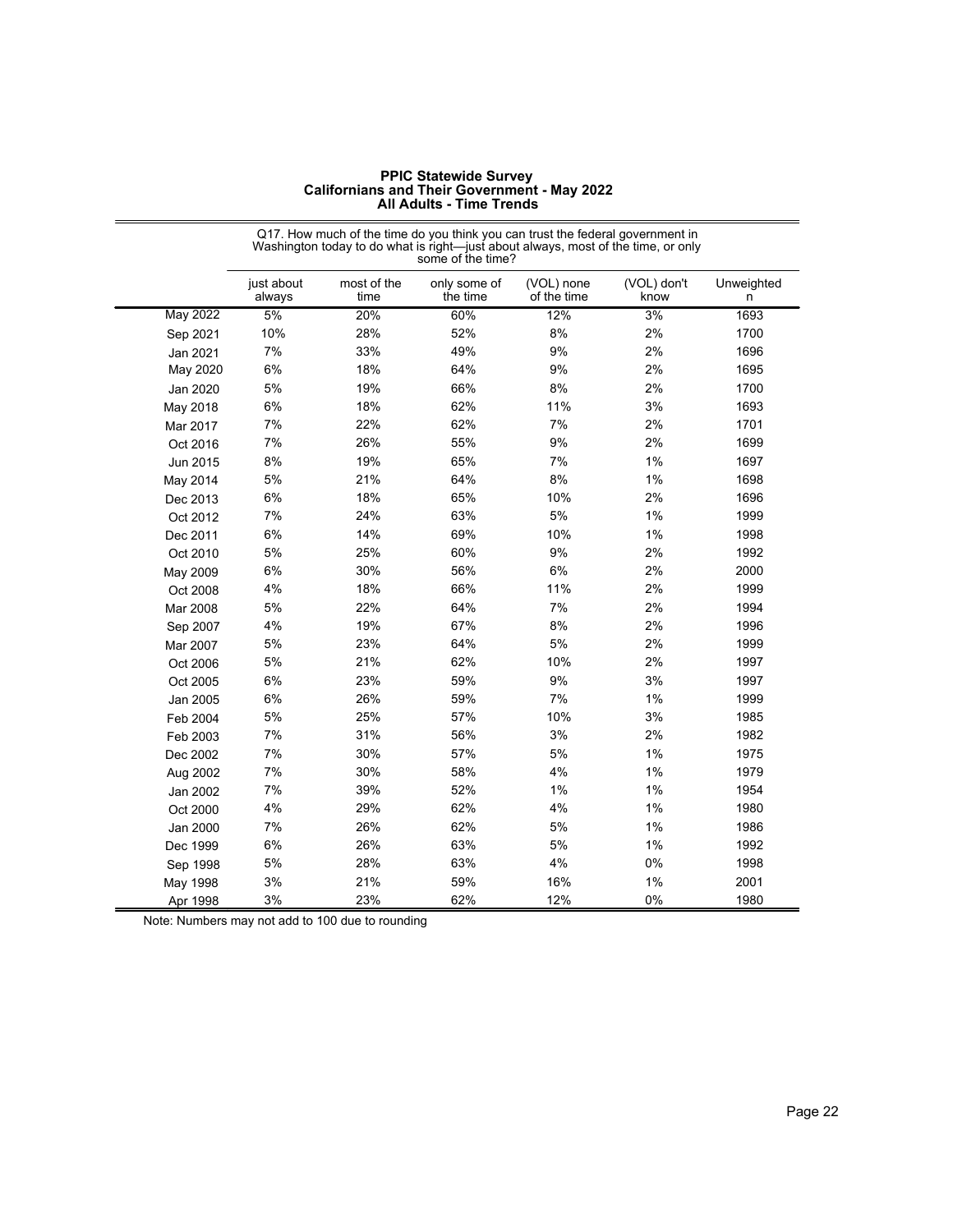|          | Q18. Would you say the federal government is<br>pretty much run by a few big interests looking<br>out for themselves, or that it is run for the<br>benefit of all of the people? |                                 |                     |                 |  |
|----------|----------------------------------------------------------------------------------------------------------------------------------------------------------------------------------|---------------------------------|---------------------|-----------------|--|
|          | a few big<br>interests                                                                                                                                                           | benefit of all<br>of the people | (VOL) don't<br>know | Unweighted<br>n |  |
| May 2022 | 73%                                                                                                                                                                              | 22%                             | 5%                  | 1687            |  |
| Jan 2020 | 77%                                                                                                                                                                              | 18%                             | 5%                  | 1675            |  |
| Mar 2017 | 70%                                                                                                                                                                              | 25%                             | 5%                  | 1694            |  |
| Oct 2016 | 64%                                                                                                                                                                              | 28%                             | 8%                  | 1688            |  |
| Jun 2015 | 72%                                                                                                                                                                              | 23%                             | 5%                  | 1684            |  |
| May 2014 | 70%                                                                                                                                                                              | 23%                             | 7%                  | 1686            |  |
| Dec 2013 | 73%                                                                                                                                                                              | 22%                             | 6%                  | 1681            |  |
| Oct 2012 | 67%                                                                                                                                                                              | 28%                             | 5%                  | 1983            |  |
| Dec 2011 | 73%                                                                                                                                                                              | 21%                             | 6%                  | 1986            |  |
| Oct 2010 | 68%                                                                                                                                                                              | 24%                             | 7%                  | 1971            |  |
| May 2009 | 59%                                                                                                                                                                              | 34%                             | 7%                  | 1994            |  |
| Oct 2008 | 74%                                                                                                                                                                              | 20%                             | 6%                  | 1991            |  |
| Mar 2008 | 67%                                                                                                                                                                              | 26%                             | 7%                  | 1986            |  |
| Sep 2007 | 71%                                                                                                                                                                              | 23%                             | 7%                  | 1983            |  |
| Mar 2007 | 70%                                                                                                                                                                              | 24%                             | 7%                  | 1988            |  |
| Feb 2004 | 67%                                                                                                                                                                              | 25%                             | 8%                  | 1959            |  |
| Jan 2002 | 57%                                                                                                                                                                              | 34%                             | 9%                  | 1931            |  |
| Oct 2000 | 64%                                                                                                                                                                              | 29%                             | 7%                  | 1971            |  |
| Sep 1998 | 70%                                                                                                                                                                              | 25%                             | 6%                  | 1984            |  |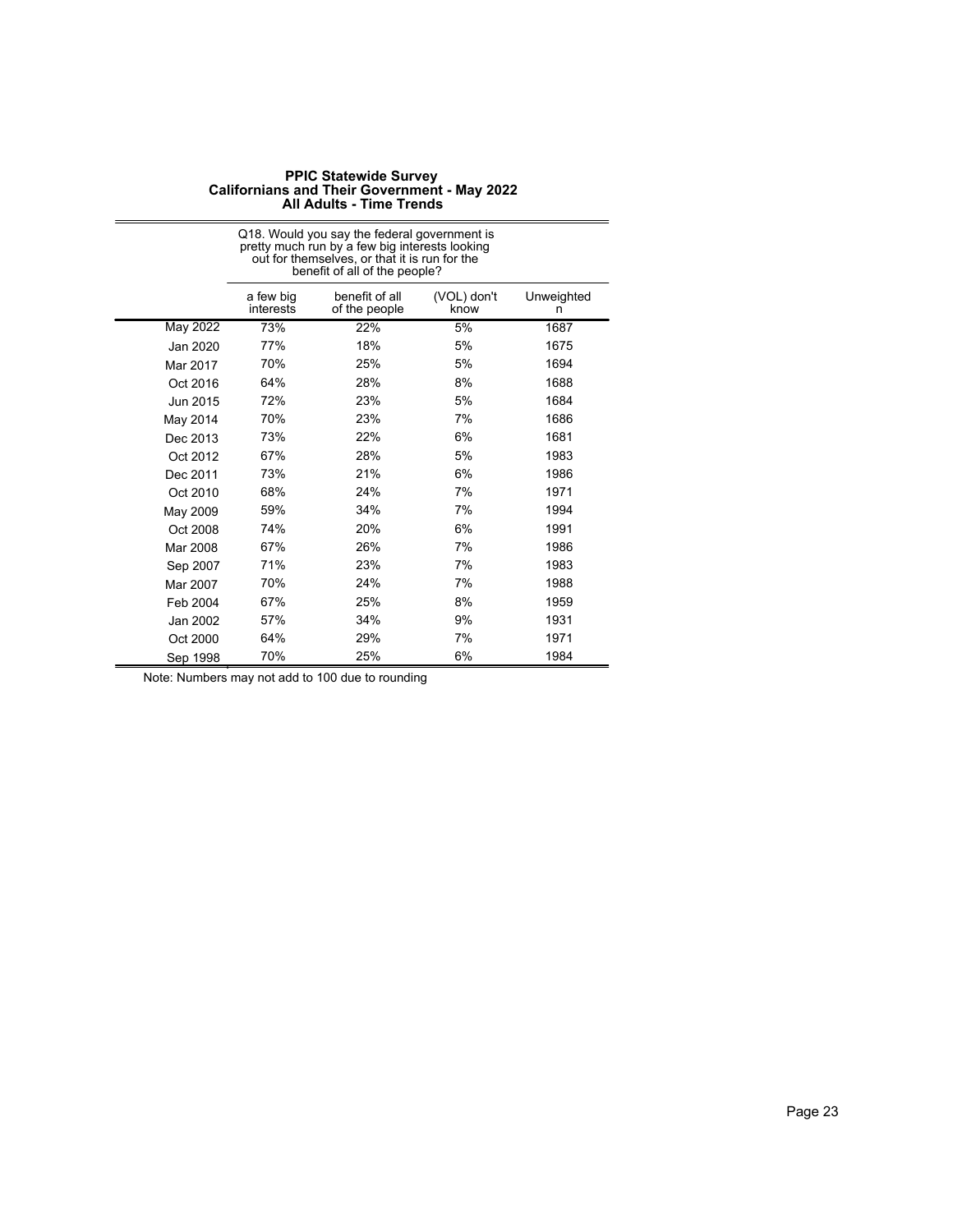| <b>PPIC Statewide Survey</b>                        |
|-----------------------------------------------------|
| <b>Californians and Their Government - May 2022</b> |
| <b>All Adults - Time Trends</b>                     |

|                 | lot of the money we pay in taxes, waste some of it, or don't waste<br>very much of it? |      |                          |                     |                 |  |
|-----------------|----------------------------------------------------------------------------------------|------|--------------------------|---------------------|-----------------|--|
|                 | a lot                                                                                  | some | don't waste<br>very much | (VOL) don't<br>know | Unweighted<br>n |  |
| <b>May 2022</b> | 54%                                                                                    | 32%  | 10%                      | 4%                  | 1691            |  |
| Jan 2020        | 63%                                                                                    | 29%  | 6%                       | 3%                  | 1699            |  |
| Mar 2017        | 61%                                                                                    | 27%  | 8%                       | 3%                  | 1701            |  |
| Oct 2016        | 55%                                                                                    | 31%  | 10%                      | 4%                  | 1700            |  |
| Jun 2015        | 61%                                                                                    | 30%  | 7%                       | 2%                  | 1702            |  |
| May 2014        | 58%                                                                                    | 33%  | 6%                       | 3%                  | 1700            |  |
| Dec 2013        | 61%                                                                                    | 30%  | 5%                       | 4%                  | 1694            |  |
| Oct 2012        | 57%                                                                                    | 35%  | 7%                       | 2%                  | 2005            |  |
| May 2012        | 67%                                                                                    | 24%  | 6%                       | 3%                  | 2000            |  |
| Dec 2011        | 63%                                                                                    | 30%  | 5%                       | 2%                  | 1996            |  |
| Oct 2010        | 63%                                                                                    | 29%  | 5%                       | 3%                  | 1991            |  |
| May 2009        | 57%                                                                                    | 35%  | 6%                       | 3%                  | 1998            |  |
| Oct 2008        | 74%                                                                                    | 21%  | 3%                       | 2%                  | 1999            |  |
| Mar 2008        | 63%                                                                                    | 30%  | 4%                       | 3%                  | 1996            |  |
| Sep 2007        | 65%                                                                                    | 29%  | 5%                       | 2%                  | 1995            |  |
| Mar 2007        | 68%                                                                                    | 26%  | 4%                       | 2%                  | 1999            |  |
| Oct 2006        | 65%                                                                                    | 28%  | 4%                       | 3%                  | 1996            |  |
| Oct 2005        | 67%                                                                                    | 27%  | 3%                       | 3%                  | 1994            |  |
| Feb 2004        | 61%                                                                                    | 32%  | 5%                       | 2%                  | 1989            |  |
| Jan 2002        | 54%                                                                                    | 39%  | 5%                       | 2%                  | 1956            |  |
| Jan 2000        | 59%                                                                                    | 35%  | 5%                       | 2%                  | 1987            |  |
| Sep 1998        | 64%                                                                                    | 31%  | 4%                       | 1%                  | 2000            |  |

# Q19. Do you think the people in the federal government waste a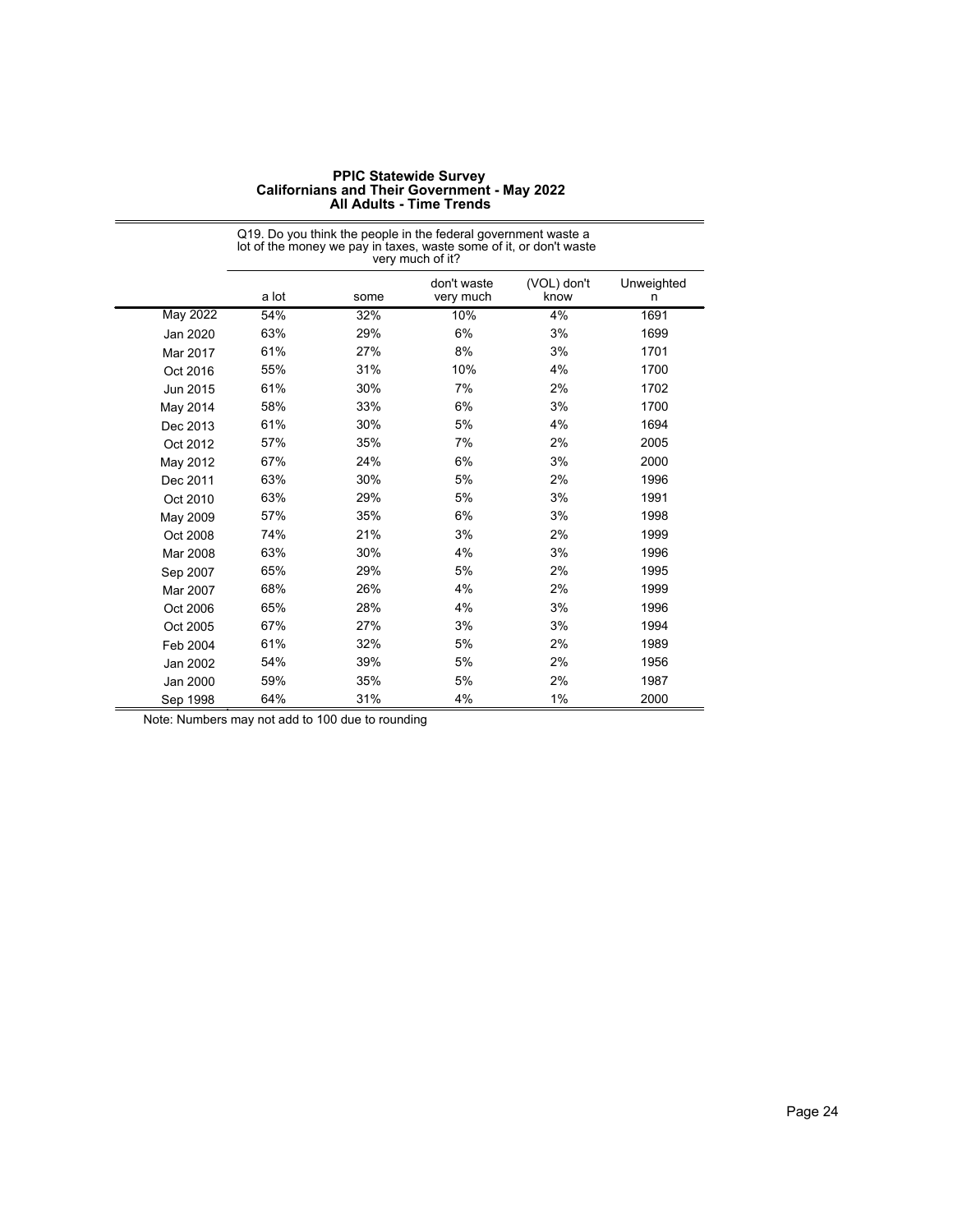|          | Q21. Thinking about undocumented immigrants<br>brought to the U.S. as children, do you favor or<br>oppose the protections given by 'DACA'<br>'Deferred Action for Childhood Arrivals', which<br>includes protection from deportation and a work<br>permit? |        |                     |                 |  |
|----------|------------------------------------------------------------------------------------------------------------------------------------------------------------------------------------------------------------------------------------------------------------|--------|---------------------|-----------------|--|
|          | favor                                                                                                                                                                                                                                                      | oppose | (VOL) don't<br>know | Unweighted<br>n |  |
| May 2022 | 81%                                                                                                                                                                                                                                                        | 15%    | 4%                  | 1695            |  |
| Jan 2021 | 86%                                                                                                                                                                                                                                                        | 11%    | 3%                  | 1684            |  |
| Jan 2020 | 85%                                                                                                                                                                                                                                                        | 13%    | 2%                  | 1692            |  |
| Jan 2018 | 85%                                                                                                                                                                                                                                                        | 13%    | 2%                  | 1698            |  |
| Sep 2017 | 78%                                                                                                                                                                                                                                                        | 19%    | 3%                  | 1723            |  |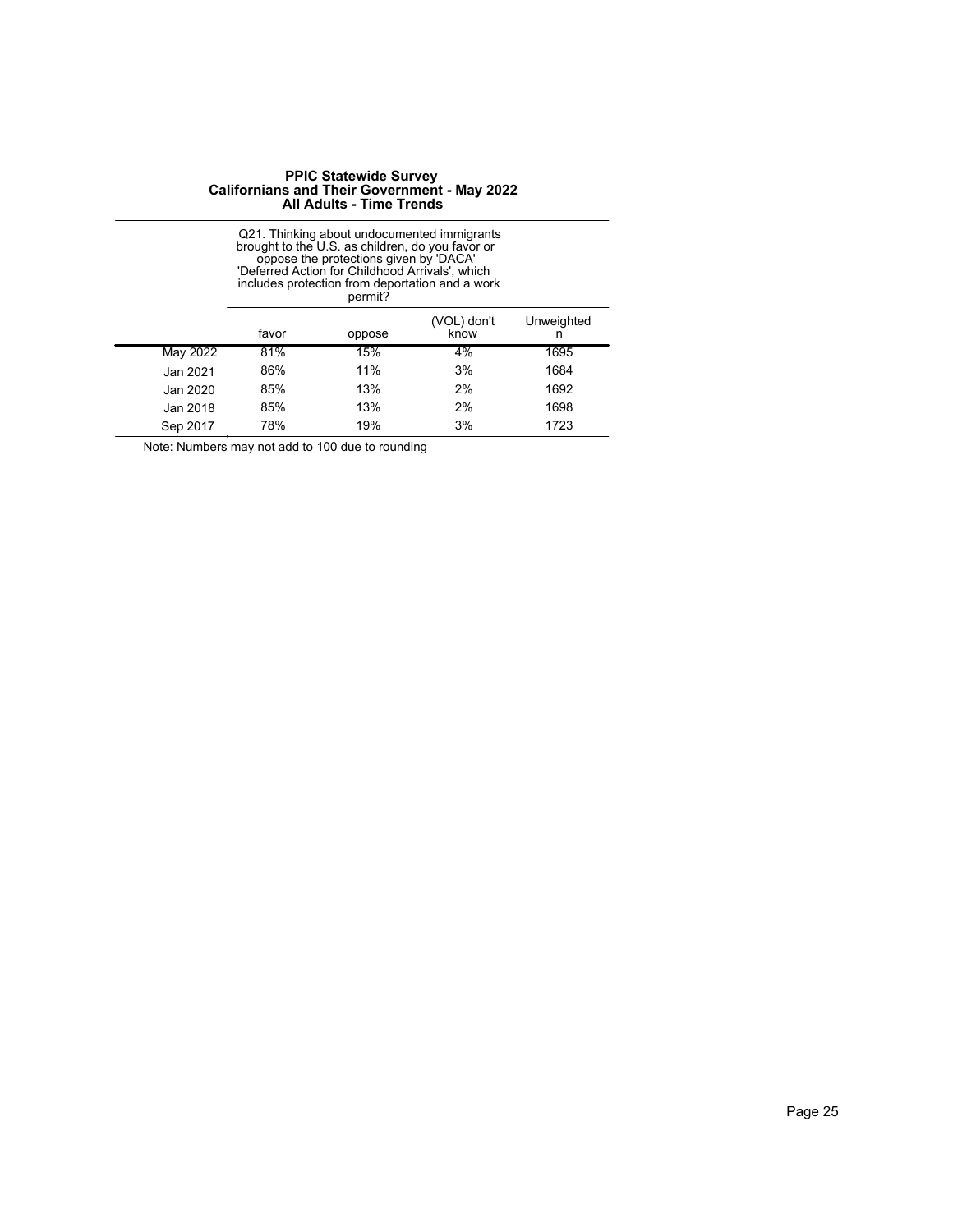|          | Q22. Would you favor or oppose providing a<br>path to citizenship for undocumented<br>immigrants in the $\dot{\cup}$ S. if they met certain<br>requirements including a waiting period, paying<br>fines and back taxes, and passing criminal<br>background checks? |        |                     |                 |  |
|----------|--------------------------------------------------------------------------------------------------------------------------------------------------------------------------------------------------------------------------------------------------------------------|--------|---------------------|-----------------|--|
|          | favor                                                                                                                                                                                                                                                              | oppose | (VOL) don't<br>know | Unweighted<br>n |  |
| May 2022 | 82%                                                                                                                                                                                                                                                                | 15%    | 3%                  | 1693            |  |
| Mar 2021 | 85%                                                                                                                                                                                                                                                                | 13%    | 3%                  | 1699            |  |
| Mar 2015 | 80%                                                                                                                                                                                                                                                                | 19%    | 2%                  | 1699            |  |
| Sep 2014 | 82%                                                                                                                                                                                                                                                                | 17%    | 2%                  | 652             |  |
| Mar 2014 | 86%                                                                                                                                                                                                                                                                | 13%    | 2%                  | 1697            |  |
| Jan 2014 | 83%                                                                                                                                                                                                                                                                | 16%    | 1%                  | 1697            |  |
| Sep 2013 | 85%                                                                                                                                                                                                                                                                | 14%    | 1%                  | 1691            |  |